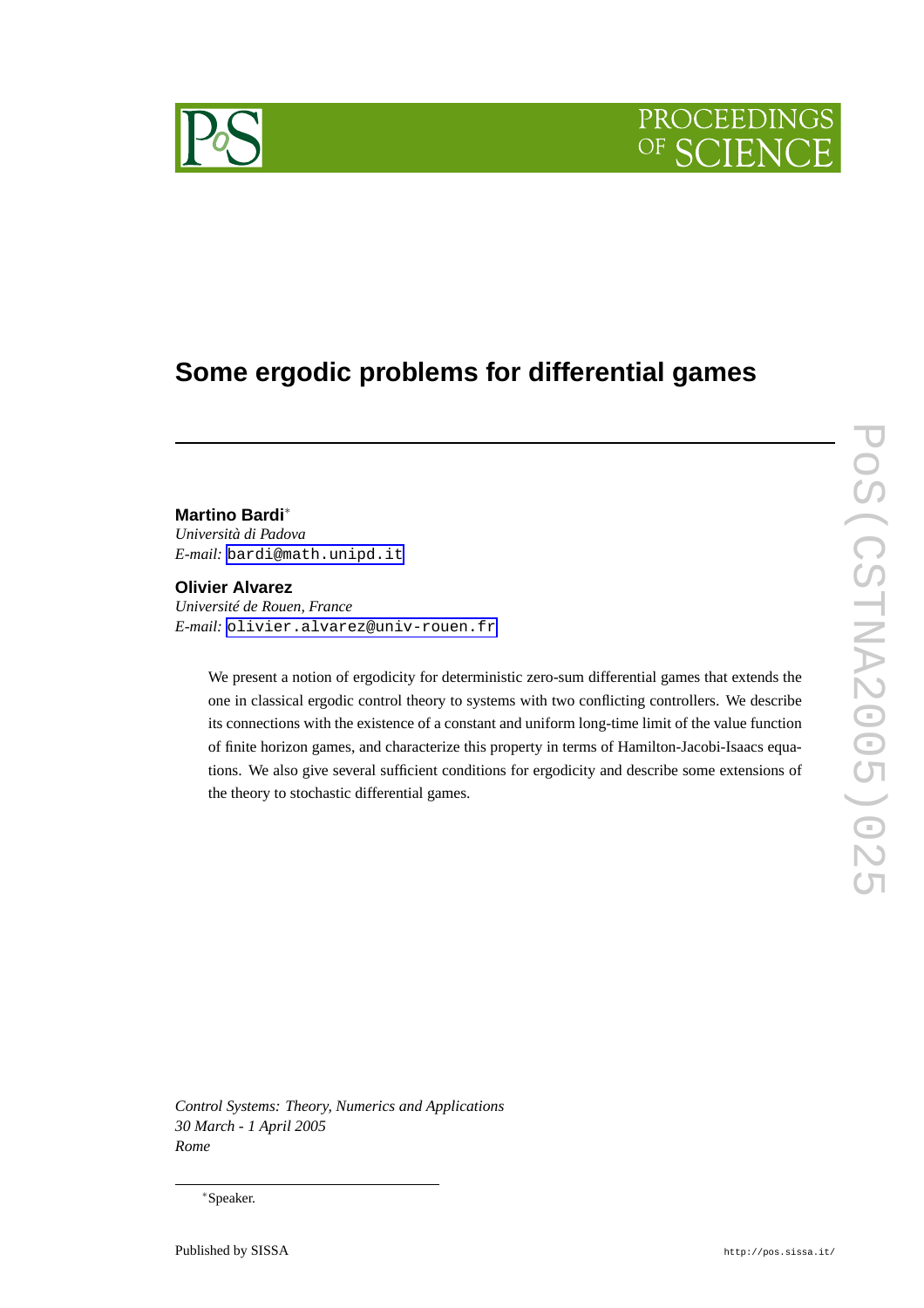# <span id="page-1-0"></span>**Introduction**

We consider a nonlinear system in  $\mathbb{R}^m$  controlled by two players

$$
\dot{y}(t) = f(y(t), a(t), b(t)), \qquad y(0) = x,\tag{1}
$$

and we denote with  $y_x(\cdot)$  the trajectory starting at x. We are also given a bounded, uniformly continuous running cost *l*, and we are interested in the payoffs associated to the *long time average* cost (briefly, LTAC), namely,

$$
J^{\infty}(x, a(\cdot), b(\cdot)) := \limsup_{T \to \infty} \frac{1}{T} \int_0^T l(y_x(t), a(t), b(t)) dt,
$$
  

$$
J_{\infty}(x, a(\cdot), b(\cdot)) := \liminf_{T \to \infty} \frac{1}{T} \int_0^T l(y_x(t), a(t), b(t)) dt.
$$

We denote with  $u - valJ^{\infty}(x)$  (respectively,  $l - valJ_{\infty}(x)$ ) the upper value of the zero-sum game with payoff  $J^{\infty}$  (respectively, the lower value of the game with payoff  $J_{\infty}$ ) which the 1st player  $a(\cdot)$ wants to minimize while the 2nd player  $b(\cdot)$  wants to maximize, and the values are in the sense of Variya-Roxin-Elliott-Kalton. We say that the LTA C game is *ergodic* if

$$
u - \mathrm{val} J^{\infty}(x) = l - \mathrm{val} J_{\infty}(x) = \lambda \quad \forall x,
$$

for some constant λ .

The terminology is motivated by the analogy with classical ergodic control theory, see, e.g., [\[11](#page-14-0), [26](#page-15-0), [14](#page-15-0), [10](#page-14-0), [22](#page-15-0), [7](#page-14-0), [8\]](#page-14-0), and by the fact that for uncontrolled system and cost the game is ergodic for all continuous *l* if the dynamical system  $\dot{y} = f(y)$  is ergodic with a unique invariant measure (see Proposition 13 of [[3](#page-14-0) ] for a precise statement). Similar problems were already studied for some games, in particular by Fleming and McEneaney [[19](#page-15-0)] in the context of risk-sensitive control, Carlson and Haurie [[13](#page-15-0) ] within the turnpik e theory , and Kushner [[27](#page-15-0) ] for controlled nondegenerate diffusion processes. There is a large literature on related problems for dicrete-time games, see the recent survey by Sorin [\[33](#page-16-0)].

In order to have a compact state space we assume that the data  $f$  and  $l$  are  $\mathbb{Z}^m$ -periodic. First of all we sho w the connection between the ergodicity of the LTA C game and the existence of a constant and uniform long-time limit of the lower and upper value functions of the finite horizon games with the same running cost. We call this property ergodicity of the lower (respectively, upper) game. Then we prove that the lower game is ergodic with limit  $\lambda$  if and only if the lower value of the discounted infinite horizon game with payoff

$$
\delta \int_0^\infty l(y_x(t), a(t), b(t)) e^{-\delta t} dt
$$

converges uniformly to  $\lambda$  as the discount rate  $\delta$  tends to 0. Moreover, this is also equivalent to the existence of a  $\mathbb{Z}^m$ -periodic viscosity  $\chi$  to the Hamilton-Jacobi-Isaacs equation

$$
\lambda + \min_b \max_a \{-f(y, a, b) \cdot \nabla \chi - l(y, a, b)\} = 0,
$$

and similar statements hold for the upper value.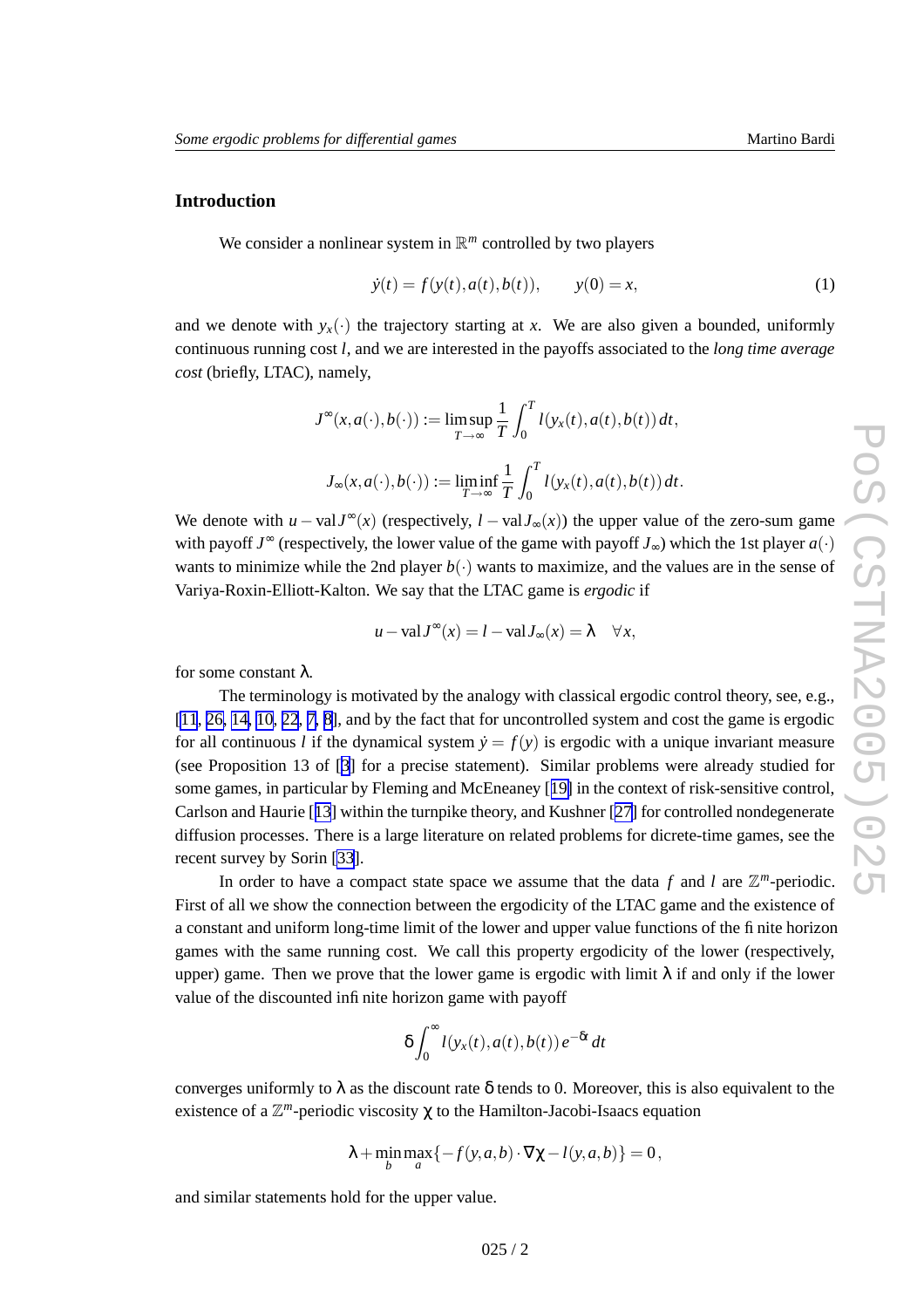Next we describe two sets of conditions ensuring the previous facts and therefore the ergodicity . The first is a bounded-time controllability property of the system by one of the players, uniformly with respect to the behavior of the opponent. It is a generalization to games of a condition used for systems with a single controller by Grüne [[22\]](#page-15-0), Arisawa [[7\]](#page-14-0), and Artstein and Gaitsgory [\[9\]](#page-14-0).

Different from the first, the second set of conditions is symmetric for the tw o players. We assume that some state variables *y<sup>A</sup>* are asymptotically controllable by the first player , and the remaining variables  $y_B$  are asymptotically controllable by the second (see Section 2 for the precise definition). In this case neither player can control the whole state vector  $y = (y_A, y_B)$ . We further assume the running cost depends only on  $y^A$  and  $y^B$  and has a saddle point, namely,

$$
\min_{y^A} \max_{y^B} l(y^A, y^B) = \max_{y^B} \min_{y^A} l(y^A, y^B) =: \bar{l},
$$

Then we show that the LTAC game has the value  $\lambda = l$ .

In the last section we also show that for systems affected by a non-degenerate white noise the game is ergodic with no controllability assumptions on either player (see [\[27](#page-15-0) ] for related results).

Our methods rely heavily on the Hamilton-Jacobi-Isaacs equations associated to the games, in the framework of the theory of viscosity solutions. We follow ideas of authors such as P.-L. Lions and L.C. Evans, see [[28](#page-15-0), [16](#page-15-0), [10](#page-14-0), [8\]](#page-14-0), and their developments in our papers [[3](#page-14-0), [4\]](#page-14-0).

Undiscounted infinite horizon control problems arise in many applications to economics and engineering, see [\[14](#page-15-0), [11](#page-14-0), [26](#page-15-0)] and [[13](#page-15-0), [19](#page-15-0), [33](#page-16-0)] for games. Our additional motivation is that ergodicity plays a crucial role in the theory of singular perturbation problems for the dimension reduction of multiple-scale systems [[25](#page-15-0), [11](#page-14-0), [26](#page-15-0), [24](#page-15-0), [21](#page-15-0), [34](#page-16-0), [35](#page-16-0), [30](#page-15-0)] and for the homogenization in oscillating media [[28](#page-15-0), [16](#page-15-0), [17](#page-15-0), [1](#page-14-0), [23](#page-15-0), [29](#page-15-0), [12](#page-14-0), [6](#page-14-0)]. A general principle emerging in the papers [\[9](#page-14-0), [2](#page-14-0), [3](#page-14-0), [4](#page-14-0)] is that an appropriate form of ergodicity of the fast variables (for frozen slow variables) ensures the convergence of the singular perturbation problem, in a suitable sense.

The paper is or ganized as follows. Section 1 describes the connection between the ergodicity of the LTAC game and the ergodicity of the lower and upper game. Section 2 studies the ergodicity of the finite horizon games. Section 3 presents some examples. In Section 4 we give some extensions of the results of Section 2 to diffusion processes controlled by tw o players, and we prove the ergodicity result for nondegenerate noise.

The full proofs of the results of this paper can be found in [[5\]](#page-14-0).

# **1. The long-time-a verage-cost game and ergodicity**

About the system [\(1](#page-1-0)) and the cost we assume throughout the paper that  $f : \mathbb{R}^m \times A \times B \to \mathbb{R}^m$ and  $l : \mathbb{R}^m \times A \times B \to \mathbb{R}$  are continuous and bounded, A and B are compact metric spaces, f is lipschitzean in x uniformly in  $a, b$ . In this section we do not assume the compactness of the state space.

We consider the cost funtional

$$
J(T, x) = J(T, x, a(\cdot), b(\cdot)) := \frac{1}{T} \int_0^T l(y_x(t), a(t), b(t)) dt,
$$

where  $y_x(\cdot)$  is the trajectory corresponding to  $a(\cdot)$  and  $b(\cdot)$ . We denote with A and B, respectively, the sets of open-loop (measurable) controls for the first and the second player, and with  $\Gamma$  and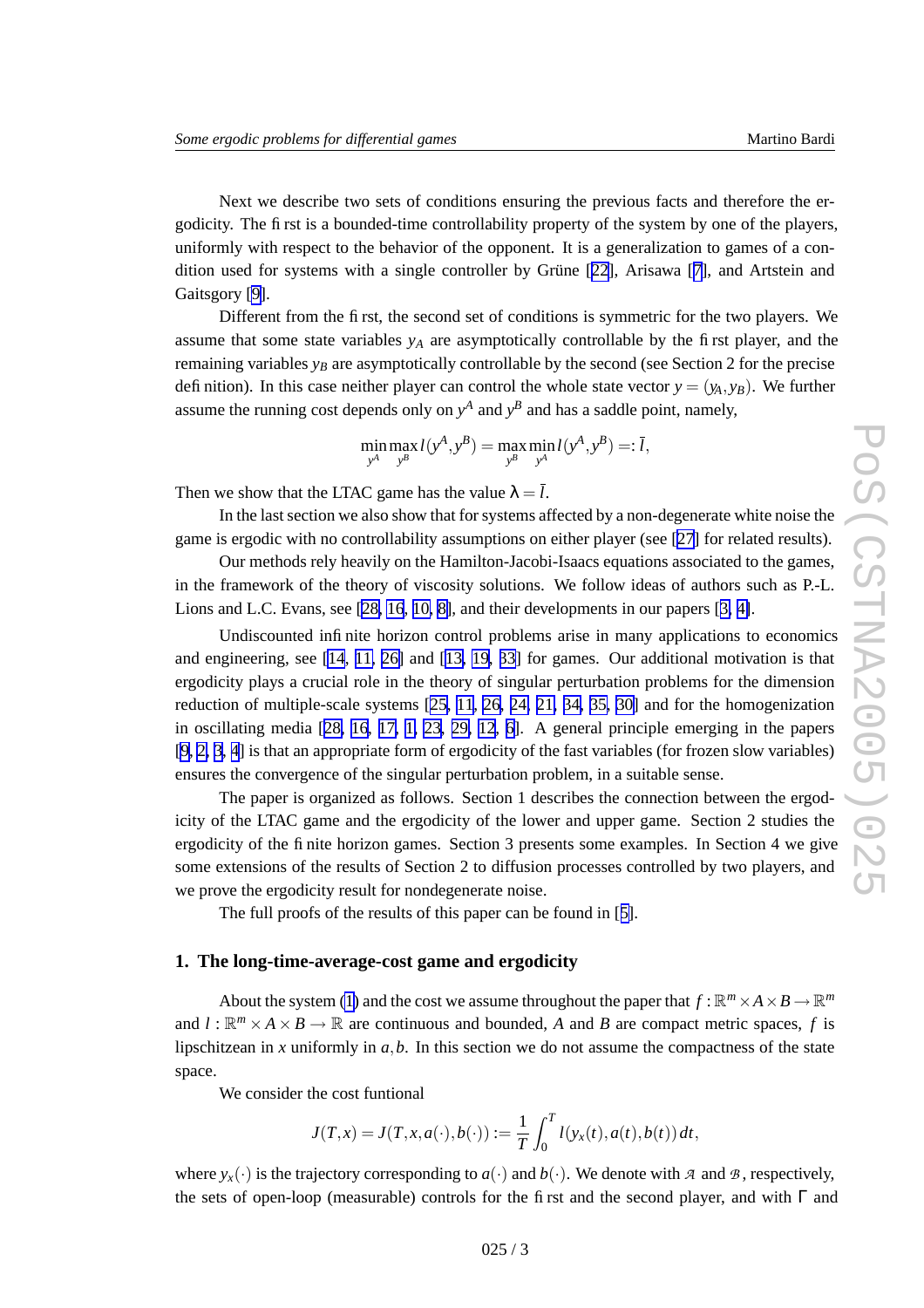<span id="page-3-0"></span>∆, respectively, the sets of nonanticipating strategies for the first and the second player, see, e.g., [\[18](#page-15-0), [10](#page-14-0)] for the precise definition. Finally, we define the upper and lower values for the finite horizon game with a verage cost

$$
u - \text{val} J(T, x) := \sup_{\beta \in \Delta} \inf_{a \in \mathcal{A}} J(T, x, a, \beta[a]),
$$

$$
l - \text{val} J(T, x) := \inf_{\alpha \in \Gamma} \sup_{b \in \mathcal{A}} J(T, x, \alpha[b], b),
$$

*b*∈*B*

and for the LTA C game

$$
u - \text{val} J^{\infty}(x) := \sup_{\beta \in \Delta} \inf_{a \in \mathcal{A}} \limsup_{T \to \infty} J(T, x, a, \beta[a]),
$$
  

$$
l - \text{val} J_{\infty}(x) := \inf_{\alpha \in \Gamma} \sup_{b \in \mathcal{B}} \liminf_{T \to \infty} J(T, x, \alpha[b], b).
$$

We say that the *the lower game is (uniformly) ergodic* if the long time limit of the finite horizon value exists, uniformly in *x*, and it is constant, i.e.,

$$
l - \text{val} J(T, \cdot) \to \lambda
$$
 as  $T \to \infty$  uniformly in  $\mathbb{R}^m$ .

Similarly , *the upper game is ergodic* if

$$
u - \text{val} J(T, \cdot) \to \Lambda
$$
 as  $T \to \infty$  uniformly in  $\mathbb{R}^m$ .

**Theorem 1** *If the lower game is ergodic, then*

$$
l - \text{val} J_{\infty}(x) = \lim_{T \to \infty} l - \text{val} J(T, x) = \lambda \quad \forall x \in \mathbb{R}^m; \tag{1.1}
$$

*if the upper game is ergodic, then*

$$
u - \mathrm{val}J^{\infty}(x) = \lim_{T \to \infty} u - \mathrm{val}J(T, x) = \Lambda \quad \forall x \in \mathbb{R}^{m}.
$$
 (1.2)

We recall the classical Isaacs' condition, or solvability of the small game,

$$
H(y, p) := \min_{b \in B} \max_{a \in A} \{ -f(y, a, b) \cdot p - l(y, a, b) \} = \max_{a \in A} \min_{b \in B} \{ -f(y, a, b) \cdot p - l(y, a, b) \}, \quad \forall y, p \in \mathbb{R}^m.
$$
\n(1.3)

It is well known that it implies the equality of the upper and the lower value of the finite horizon game, that is, the existence of the value of that game, which we denote with val $J(T, x)$ , see [[18](#page-15-0), [10\]](#page-14-0). Therefore we immediately get the following consequence of Theorem 1 .

Corollary 1 Assume (1.3) and that either the lower or the upper game is ergodic. Then the LTAC *game is ergodic, i.e.,*

$$
l - \mathrm{val} J_{\infty}(x) = u - \mathrm{val} J^{\infty}(x) = \lim_{T \to \infty} \mathrm{val} J(T, x) = \lambda, \quad \forall x \in \mathbb{R}^m.
$$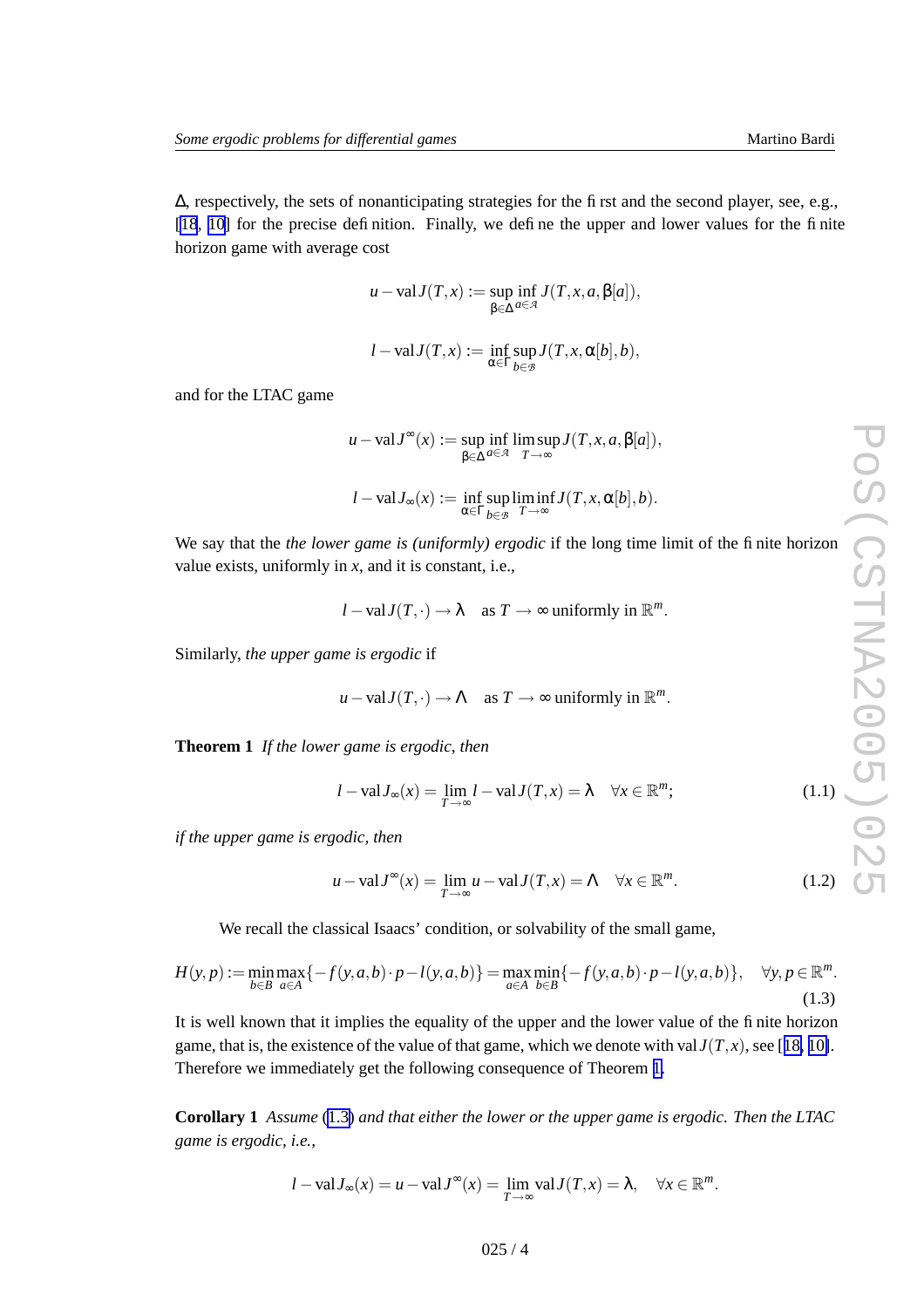# <span id="page-4-0"></span>**2. Characterizations of ergodicity**

From no w on we add periodicity to the standing assumptions:

$$
f(y, a, b) = f(y + k, a, b), \quad l(y, a, b) = l(y + k, a, b), \quad \forall k \in \mathbb{Z}^m, y \in \mathbb{R}^m, a \in A, b \in B.
$$
 (2.1)

This means that the state space is the *m*-torus  $\mathbb{T}^m = \mathbb{R}^m / \mathbb{Z}^m$ . The first result is a consequence of Theorem 4 in [[3](#page-14-0)].

**Theorem 2** *The following statements on the lower game are equivalent.*

- (i) The lower game is ergodic, i.e.,  $l valJ(T, x) \rightarrow const$  uniformly in x as  $T \rightarrow +\infty$ .
- (ii)  $l \text{val}\,\delta \int_0^\infty$  $\int_0^\infty l(y_x(t), a(t), b(t)) e^{-\delta t} dt \to \text{const}$  *uniformly in x as*  $\delta \to 0+$ *.*
- (iii) *The additive eigenvalue problem*

$$
\lambda + \min_{b \in B} \max_{a \in A} \{ -f(y, a, b) \cdot \nabla \chi - l(y, a, b) \} = 0 \quad \text{in } \mathbb{R}^m, \quad \chi \mathbb{Z}^m \text{-periodic} \tag{2.2}
$$

*has the property that*

 $\sup\{\lambda \mid \text{there is a viscosity subsolution of (2.2)}\}$ 

 $=$  inf{ $\lambda$  | *there is a viscosity supersolution of* (2.2)}. (2.3)

If one of the above assertions is true, then the constants in (i) and (ii) are equal and they coincide *with the number defined by* (2.3 ) *. Moreover, the same result holds for the upper game , after replacing*  $l$  – val *with*  $u$  – val *in* (*i*) *and* (*ii*)*, and* (2.2) *with* 

$$
\lambda + \max_{a \in A} \min_{b \in B} \{-f(y, a, b) \cdot \nabla \chi - l(y, a, b)\} = 0 \quad \text{in } \mathbb{R}^m, \quad \chi \mathbb{Z}^m \text{-periodic}.
$$

P R O O F It is well known [[18](#page-15-0), [10](#page-14-0)] that  $w(t, y) := t(l - valJ(t, y))$  is the viscosity solution of the Cauch y problem for the Isaacs equation

$$
w_t + H(y, D_y w) = 0
$$
 in  $(0, +\infty) \times \mathbb{R}^m$ ,  $w(0, y) = 0$ , w periodic.

The equivalence of (iii) and the uniform convergence of  $w(t, \cdot)/t$  to a constant as  $t \to \infty$  is stated in Theorem 4 of [[3](#page-14-0)], and it gives the equivalence of (i) and (iii).

Next,  $w_{\delta}(x) := l - \text{val } \int_0^{\infty}$  $\int_0^\infty l(y_x(t), a(t), b(t)) e^{-\delta t} dt$  is the viscosity solution of the Isaacs equation

$$
\delta w_{\delta} + H(y, Dw_{\delta}) = 0 \quad \text{in } \mathbb{R}^m, \qquad w_{\delta} \text{ periodic},
$$

and Theorem 4 of [[3](#page-14-0)] states the equivalence of (iii) and the uniform convergence of  $\delta w_{\delta}$  to a constant as  $\delta \rightarrow 0+$ . Therefore (ii) and (iii) are equivalent.

The equality of the three constants is also gi ven by Theorem 4 of [[3\]](#page-14-0). Finally , the proof for the upper value is the same, with the Hamiltonian  $H = \min \max$  replaced by maxmin.  $\Box$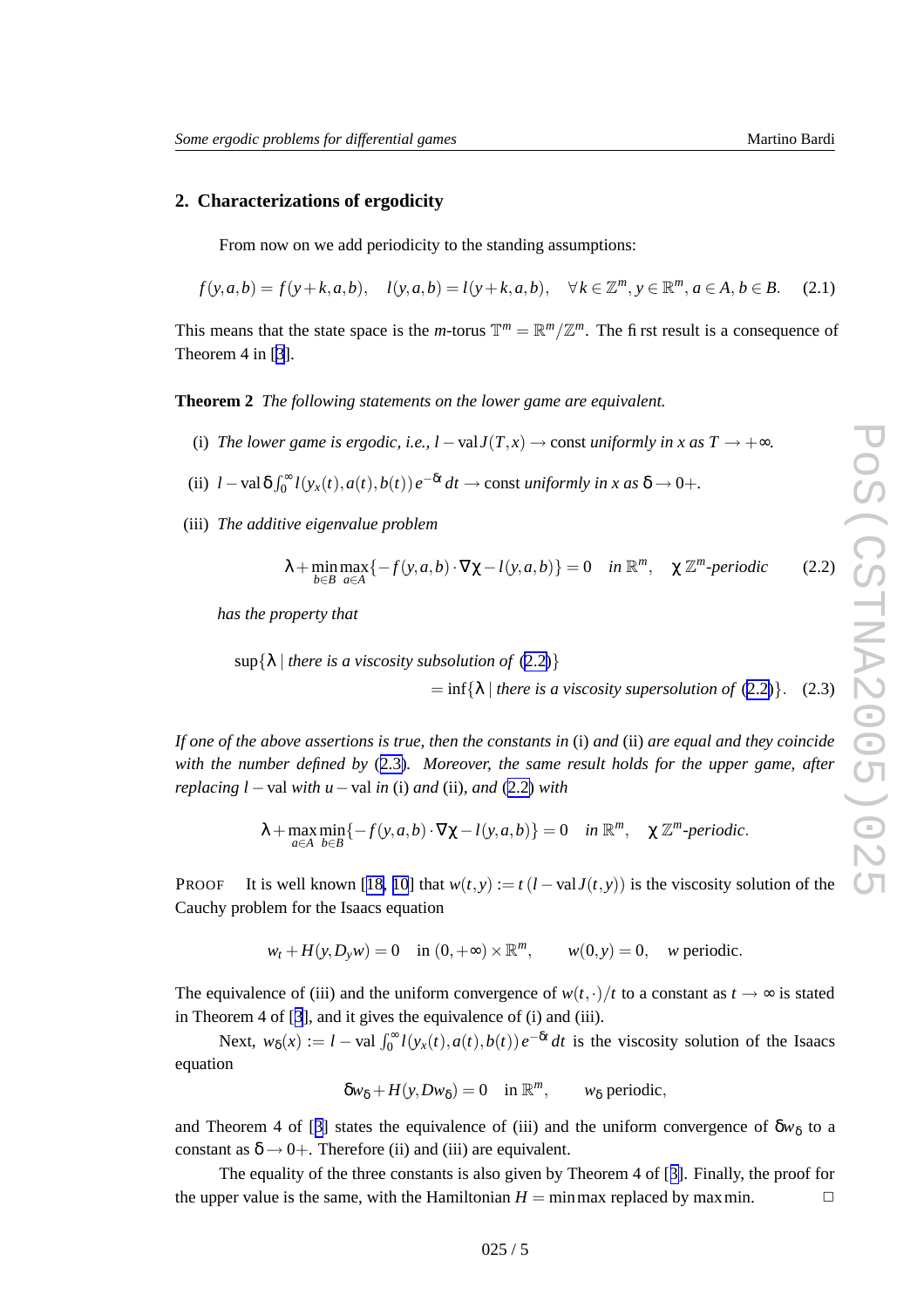<span id="page-5-0"></span>REMARK Note that (ii) deals with a vanishing discount rate problem for infinite horizon games. The equivalence between (i) and (ii) is a differential game extension of the classical Abelian-Tauberian theorem, stating that

$$
\lim_{T \to \infty} \frac{1}{T} \int_0^T \varphi(t) dt = \lim_{\delta \to 0+} \delta \int_0^\infty \varphi(t) e^{-\delta t} dt
$$

whenever one of the two limits exists. The property (iii) is a characterization of the uniform ergodicity of the lower game by a Hamilton-Jacobi-Isaacs equation. In some cases the inf and the sup in the formula [\(2.3](#page-4-0)) are attained and the number defined by (2.3) is the unique constant  $\lambda$  such that the additive eigenvalue problem [\(2.2](#page-4-0)) has a continuous viscosity solution, see the remark in Section 3. In general, however, even if (iii) holds,  $(2.2)$  $(2.2)$  may have no continuous solution  $\chi$  (see Arisa wa, Lions [\[8\]](#page-14-0)). By analogy with the theory of homogenization we call ([2.2](#page-4-0) ) the *cell problem* .

Whenever the conditions of Corollary [1](#page-3-0) for the ergodicity of the LTAC game are satisfied, we have the following informations on the value of the game, namely, the constant  $\lambda$ .

**Proposition 1** Assume ([1.3](#page-3-0)) and that either the lower or the upper game is ergodic. Then  $\lambda =$ *l* − val *J*<sup>∞</sup> $(x)$  *satisfies* 

$$
\min_{x} \min_{a \in A} \max_{b \in B} l(x, a, b) \leq \lambda \leq \max_{x} \min_{a \in A} \max_{b \in B} l(x, a, b).
$$

*If, moreover,*

$$
\max_{a \in A} \min_{b \in B} \{-f(x, a, b) \cdot p - l(x, a, b)\} \ge \max_{a \in A} \min_{b \in B} \{-l(x, a, b)\} \quad \forall x, p \in \mathbb{R}^m,
$$
 (2.4)

*(respectively,* ≤*), then*

$$
\lambda = \min_{x} \min_{a \in A} \max_{b \in B} l(x, a, b),
$$
\n(2.5)

 $(respectively, \lambda = \max_{x} \min_{a} \max_{b} l(x, a, b)).$ 

Proo F First we use the characterization (i) of ergodicity in Theorem [2](#page-4-0), and we set  $w(t, y) :=$  $t \cdot l$  – val  $J(t, y)$ . It is well known [[18](#page-15-0), [10](#page-14-0)] that *w* satisfies, in the viscosity sense,

 $w_t + H(y, D_y w) = 0$  in  $(0, +\infty) \times \mathbb{R}^m$ ,  $w(0, y) = 0$ , *w* periodic.

We observe that  $-t \max_{y} H(y,0)$  and  $-t \min_{y} H(y,0)$  are, respectively, a sub- and a supersolution of this Cauch y problem. Therefore the comparison principle gi ves

$$
-t\max_{y}H(y,0)\leq w(t,y)\leq -t\min_{y}H(y,0).
$$

We divide by t and let  $t \to +\infty$ . Since  $w(t, y)/t \to \lambda$ , and  $H(y, 0) = \max_a \min_b \{-l(x, a, b)\}$  by [\(1.3](#page-3-0)), we get the first pair of inequalities.

To prove the second statement we assume by contradiction that  $\lambda > -H(y,0)$  in a neighborhood of a minimum point of  $-H(y,0) = \min_a \max_b l(x,a,b)$ . Now we use the characterization (ii) of ergodicity in Theorem [2](#page-4-0) , as in the proof of Theorem [3](#page-6-0) . With the same notations, the value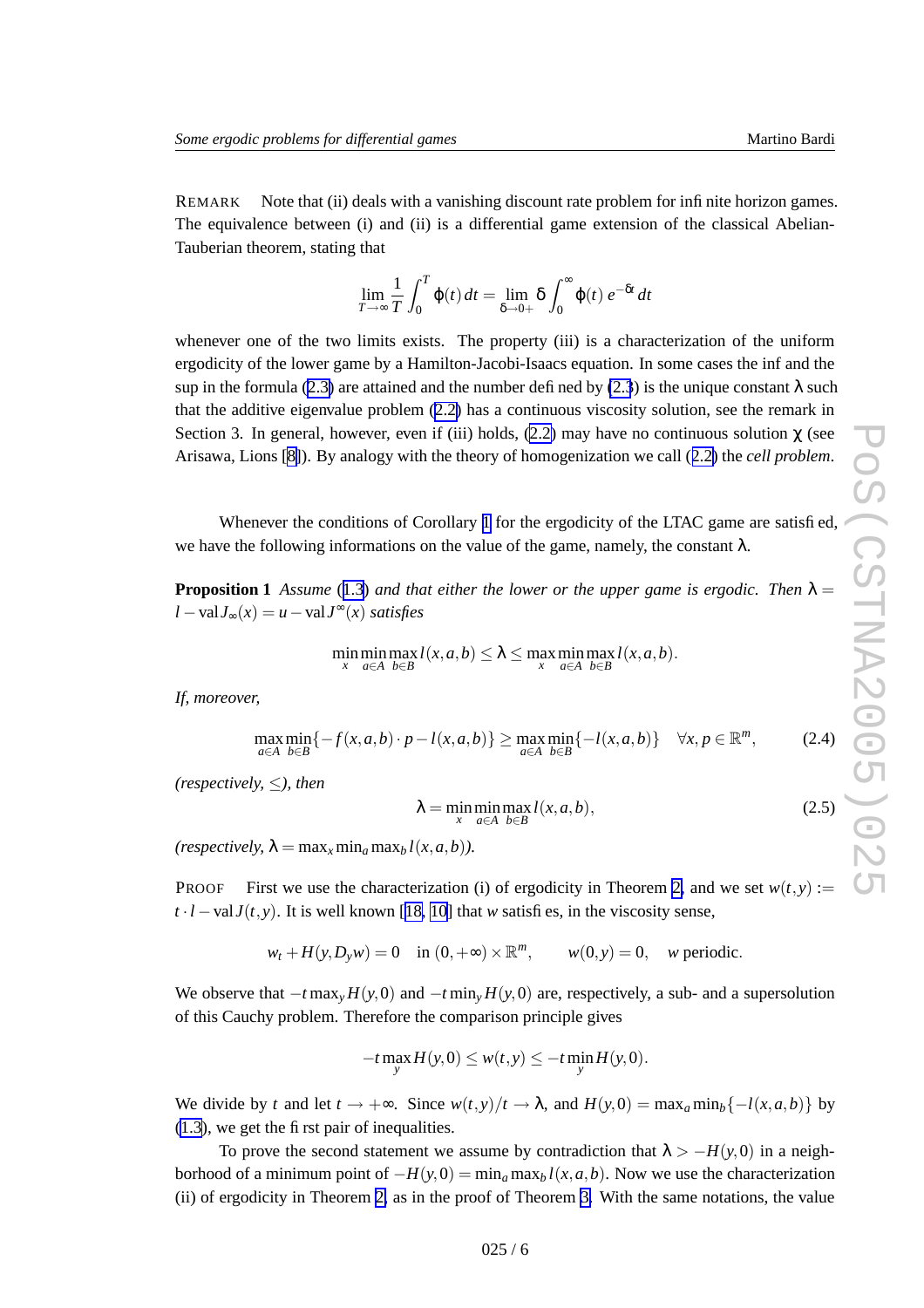<span id="page-6-0"></span>function  $w_{\delta}$  of the infinite horizon discounted game satisfies the Isaacs equation [\(2.12](#page-7-0)). By the uniform convergence of  $\delta w_{\delta}$  to  $\lambda$  we get

$$
H(y, Dw_{\delta}) - H(y,0) = -\lambda - H(y,0) + o(1) < 0 \quad \text{as } \delta \to 0
$$

in an open set. This is a contradiction with the assumption [\(2.4\)](#page-5-0).

**REMAR** K Note that, for a running cost independent of the controls,  $l = l(x)$ , the condition ([2.4](#page-5-0)) reads

$$
\min_{a} \max_{b} f(x, a, b) \cdot p = \max_{b} \min_{a} f(x, a, b) \cdot p \le 0,
$$
\n(2.6)

in vie w of ([1.3](#page-3-0)). This says that the first player has a stronger control on the vector field than the second. The conclusion is that the LTAC value is

$$
\lambda = \min_{x} l(x),
$$

so the minimizing player can drive asymptotically the system near the minimum points of the running cost.

Next we describe some sufficient conditions for the ergodicity of the upper or the lower game. We say that the system ([1](#page-1-0) ) is *bounded-time controllable by the first player* if for some *S* > 0 and for all  $x, \tilde{x} \in \mathbb{R}^m$  there is a strategy  $\tilde{\alpha} \in \Gamma$  such that for all control functions  $b \in \mathcal{B}$ 

$$
\exists t^{\#} = t^{\#}(x, \widetilde{x}, \widetilde{\alpha}, b) \le S \text{ such that } y_{x}(t^{\#}) - \widetilde{x} \in \mathbb{Z}^{m}, \tag{2.7}
$$

where  $y_x(\cdot)$  is the trajectory corresponding to the strategy  $\tilde{\alpha}$  and the control function *b*, i.e., it solves

$$
\dot{y}(t) = f(y(t), \tilde{\alpha}[b](t), b(t)), \qquad y(0) = x.
$$
\n(2.8)

In other words, the first player can drive the system from any initial position  $x$  to any given state  $\widetilde{x}$  on the torus  $\mathbb{T}^m$  in a uniformly bounded time for all possible behaviors of the second player. Symmetrically , we say that he system ([1](#page-1-0) ) is *bounded-time controllable by the second player* if for some  $S > 0$  and for all  $x, \tilde{x} \in \mathbb{R}^m$  there is a strategy  $\tilde{\beta} \in \Delta$  such that for all control functions  $a \in \mathcal{A}$ 

$$
\exists t^{\#} = t^{\#}(x, \widetilde{x}, a, \widetilde{\beta}) \le S \text{ such that } y_{x}(t^{\#}) - \widetilde{x} \in \mathbb{Z}^{m},
$$

where  $y_x(\cdot)$  is the trajectory corresponding to the strategy  $\beta$  and the control function *a*, i.e., it solves

$$
\dot{y}(t) = f(y(t), a(t), \beta[a](t)), \qquad y(0) = x.
$$

For systems with a single player this notion is studied in the literature under various names such as *complete controllability* [[15\]](#page-15-0), *uniform exact controllability* [[7\]](#page-14-0), and *total controllability* [[9\]](#page-14-0).

**Theorem 3** *If the system* ([1](#page-1-0) ) *is bounded-time controllable by the first player (respectively, by the second player), then the lower game (respectively, the upper game) is ergodic.*

 $\Box$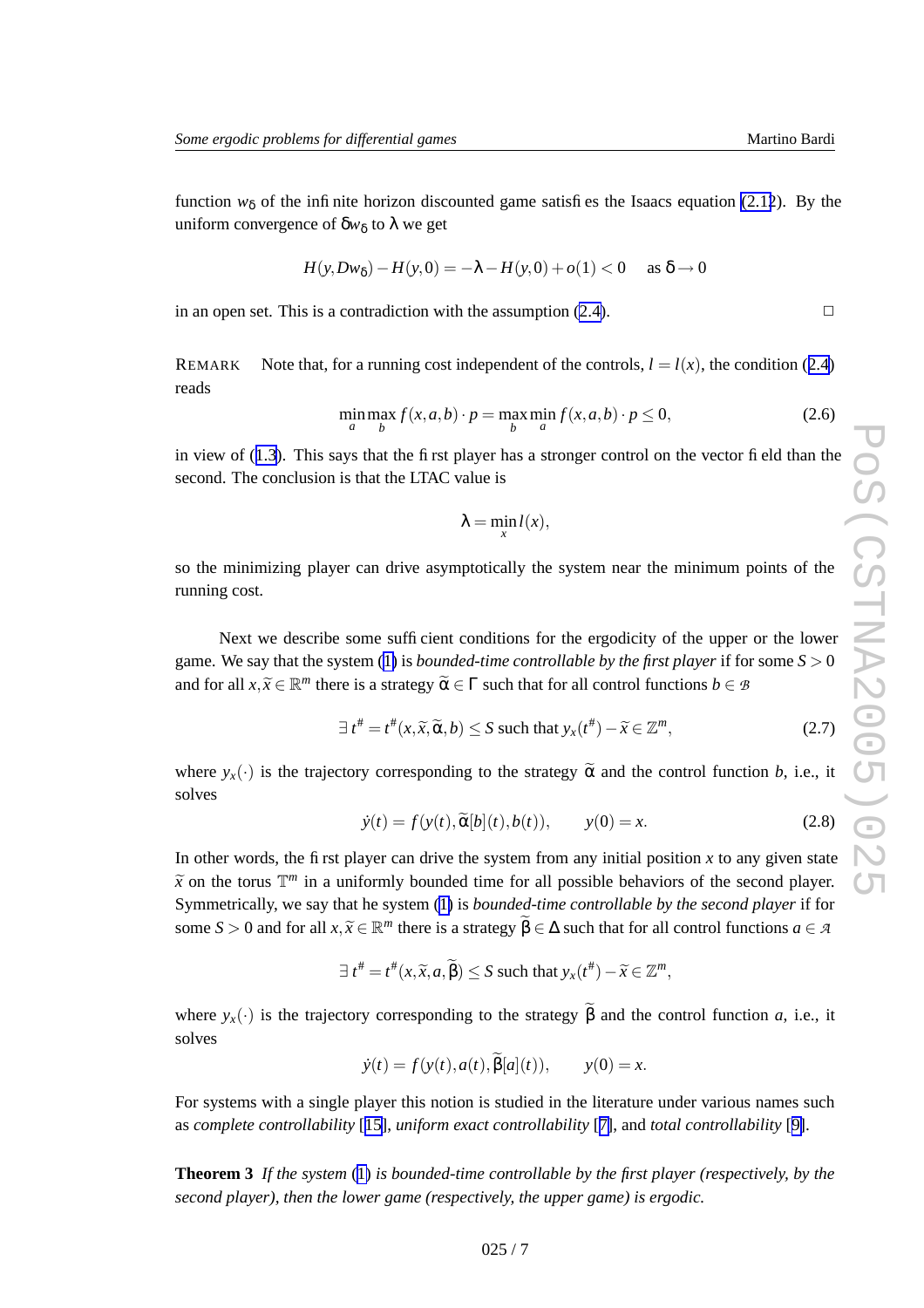<span id="page-7-0"></span>PROOF The proof uses the characterization (ii) of ergodicity in Theorem [2,](#page-4-0) and we call  $w_{\delta}$  the lower value function of the discounted infinite horizon problem, namely,

$$
w_{\delta}(x) := \inf_{\alpha \in \Gamma} \sup_{b \in \mathcal{B}} \int_0^{\infty} l(y_x(t), \alpha[b](t), b(t)) e^{-\delta t} dt.
$$

The main tool of the proof is the following Dynamic Programming Principle due to Soravia, Remark 4.2 of [[32\]](#page-15-0),

$$
w_{\delta}(x) = \inf_{\alpha \in \Gamma} \sup_{b \in \mathcal{B}} \inf_{0 \le t < \infty} \left\{ \int_0^t l(y(s), \alpha[b](s), b(s)) e^{-\delta s} ds + e^{-\delta t} w_{\delta}(y(t)) \right\},\tag{2.9}
$$

where  $y(\cdot)$  is the trajectory of [\(2.8](#page-6-0)) with  $\alpha$  replaced by a generic  $\alpha$ .

For fixed  $x, \tilde{x}$  we take a strategy  $\tilde{\alpha} \in \Gamma$  such that [\(2.7](#page-6-0)) holds. Then (2.9) and the periodicity of *w*<sub>δ</sub> give

$$
w_{\delta}(x) \le \sup_{b \in \mathcal{B}} \left\{ \int_0^{t^*} l(y(s), \alpha[b](s), b(s)) e^{-\delta s} ds + e^{-\delta t^*} w_{\delta}(\widetilde{x}) \right\}
$$

where  $y(\cdot)$  is the trajectory of ([2.8\)](#page-6-0). Since *l* and  $\delta w_{\delta}$  are uniformly bounded, there is a constant *C* such that

$$
\delta w_{\delta}(x) - \delta w_{\delta}(\tilde{x}) \le C(1 - e^{-\delta S}).\tag{2.10}
$$

,

Now we exchange the roles of x and  $\tilde{x}$  to get

$$
\lim_{\delta \to 0+} |\delta w_{\delta}(x) - \delta w_{\delta}(\tilde{x})| = 0 \quad \text{uniformly in } x, \tilde{x} \in \mathbb{R}^m.
$$

If for fixed  $\tilde{x}$  we choose a sequence  $\delta_k \to 0$  such that  $\delta_k w_{\delta_k}(\tilde{x}) \to \mu$ , we obtain the uniform convergence of  $\delta_k w_{\delta_k}$  to  $\mu$ .

We claim that  $\mu$  is independent of the sequence  $\delta_k$ . This implies the uniform convergence of the whole net  $\delta w_{\delta}$  to  $\mu$ , as desired. To prove the claim we recall the cell problem [\(2.2\)](#page-4-0), i.e.,

$$
\lambda + H(y, D\chi) = 0 \quad \text{in } \mathbb{R}^m, \qquad \chi \text{ periodic}, \tag{2.11}
$$

where  $\lambda$  is a constant, and use the inequality

 $\lambda_1 := \sup \{ \lambda \mid \exists \text{ a u.s.c. subsolution of (2.11)} \} \leq \lambda_2 := \inf \{ \lambda \mid \exists \text{ a l.s.c. supersolution of (2.11)} \},$ 

which follows from a standard argument based on the comparison principle for sub- and supersolutions of Hamilton-Jacobi equations (see, e.g., the proof of Theorem 1 in [[7\]](#page-14-0) or that of Theorem 4 in [[3](#page-14-0)]). The Isaacs equation satisfied by *w*<sub>δ</sub> in viscosity sense is (see, e.g., [[10](#page-14-0)])

$$
\delta w_{\delta} + H(y, Dw_{\delta}) = 0 \quad \text{in } \mathbb{R}^m, \qquad w_{\delta} \text{ periodic.}
$$
 (2.12)

Then, for  $\lambda < \mu$ ,  $w_{\delta_k}$  is a subsolution of (2.11) for k large enough, so  $\mu \leq \lambda_1$ . The same argument gives  $\lambda_2 \leq \mu$ . Therefore  $\mu = \lambda_1 = \lambda_2$ , which proves the claim.  $\Box$ 

An immediate consequence of this theorem and of Corollary [1](#page-3-0) is the following.

**Corollary 2** *Assume the Isaacs' condition* ([1.3](#page-3-0) ) *and that the system* ([1](#page-1-0) ) *is bounded-time controllable either by the first or by the second player. Then the LTAC game is ergodic, i.e.,*

$$
l - \mathrm{val} J_{\infty}(x) = u - \mathrm{val} J^{\infty}(x) = \lim_{T \to \infty} \mathrm{val} J(T, x) = \lambda, \quad \forall x \in \mathbb{R}^{m}.
$$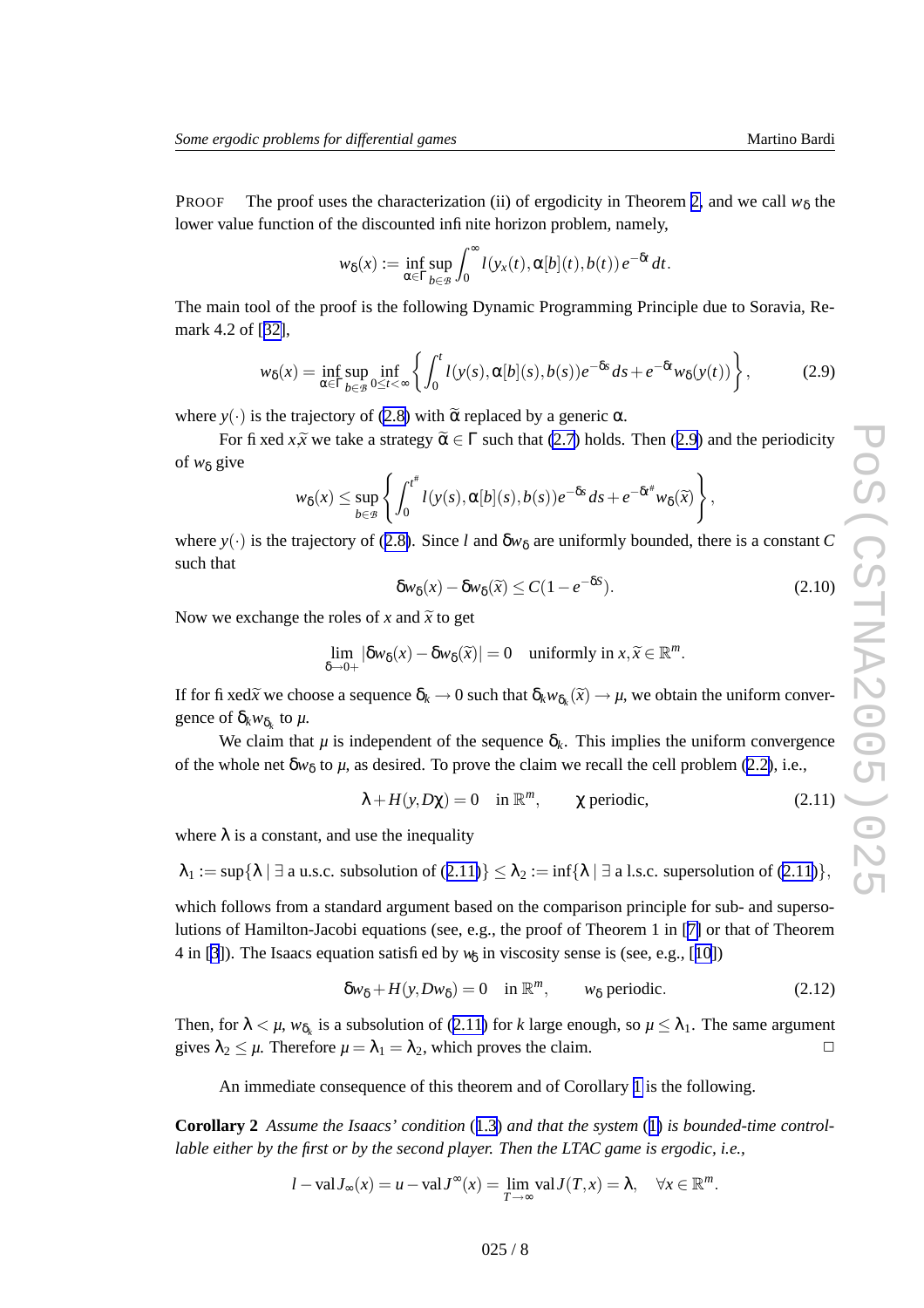<span id="page-8-0"></span>We end this section with some sufficient conditions for ergodicity that are symmetric for the tw o players, different from the preceding Theorem [3](#page-6-0) and Proposition [1](#page-5-0) where one of the tw o players ha v e a much stronger hold of the system than the other . We tak e a system of the form

$$
\begin{cases}\n\dot{y}^{A}(t) = f_{A}(y(t), a(t), b(t)), & y^{A}(0) = x^{A} \in \mathbb{R}^{m_{A}}, \\
\dot{y}^{B}(t) = f_{B}(y(t), a(t), b(t)), & y^{B}(0) = x^{B} \in \mathbb{R}^{m_{B}}, \\
y(t) = (y^{A}(t), y^{B}(t)), &\n\end{cases}
$$
\n(2.13)

and we assume that the state variables  $y^A$  are *(uniformly) asymptotically controllable* by the first player, whereas the variables  $y^B$  are asymptotically controllable by the second, in the following sense. There exists a function  $\eta : [0, \infty) \to [0, \infty)$  with

$$
\lim_{T \to \infty} \eta(T) = 0,\tag{2.14}
$$

and for all  $x^A$ ,  $\tilde{x}^A \in \mathbb{R}^{m_A}$ ,  $x^B \in \mathbb{R}^{m_B}$ , there is a strategy  $\tilde{\alpha} \in \Gamma$  such that, for  $x = (x^A, x^B)$ ,

$$
\frac{1}{T} \int_0^T \min_{k^A \in \mathbb{Z}^{m_A}} |y_x^A(t) - \widetilde{x}^A - k^A| \, dt \le \eta(T), \, \forall b \in \mathcal{B}, \tag{2.15}
$$

whereas for all  $x^B$ ,  $\tilde{x}^B \in \mathbb{R}^{m_B}$ ,  $x^A \in \mathbb{R}^{m_A}$ , there is a strategy  $\tilde{\beta} \in \Delta$  such that

$$
\frac{1}{T} \int_0^T \min_{k^B \in \mathbb{Z}^m} |y_x^B(t) - \widetilde{x}^B - k^B| \, dt \le \eta(T), \, \forall a \in \mathcal{A} \, . \tag{2.16}
$$

Note that the integrand in (2.15) is the distance between  $y_x^A(t)$  and  $\tilde{x}^A$  on the  $m_A$ -dimensional torus  $\mathbb{T}^{m_A} = \mathbb{R}^{m_A}/\mathbb{Z}^{m_A}$ , so (2.15) and (2.14) mean that the first player can drive asymptotically  $y^A$  near  $\widetilde{x}^A$ , uniformly with respect to *x*,  $\widetilde{x}^A$ , and the control of the other player *b*. Similarly, (2.16) says that the second player can drive asymptotically  $y^B$  to  $\tilde{x}^B$  on the  $m_B$ -dimensional torus  $\mathbb{T}^{m_B}$ , uniformly with respect to  $x$ ,  $\tilde{x}^B$ , and *a*.

We will also assume that the running cost does not depend on the controls,  $l = l(y^A, y^B)$ , and it has a saddle point in  $[0,1]^{m_A} \times [0,1]^{m_B}$ , that is, it satisfies

$$
\min_{y^A \in \mathbb{R}^{m_A}} \max_{y^B \in \mathbb{R}^{m_B}} l(y^A, y^B) = \max_{y^B \in \mathbb{R}^{m_B}} \min_{y^A \in \mathbb{R}^{m_A}} l(y^A, y^B) =: \bar{l}.
$$
\n(2.17)

**Proposition 2** Assume the system [\(1](#page-1-0)) is of the form (2.13) with  $y^A$  and  $y^B$  asymptoticallly controllable, respectively, by the first and by the second player. Suppose also that  $l = l(y^A, y^B)$  satisfies  $(2.17)$  and  $(1.3)$  $(1.3)$  holds. Then the LTAC game is ergodic and its value is the value of the static game *with payoff l , that is,*

$$
l - \operatorname{val} J_{\infty}(x^A, x^B) = u - \operatorname{val} J^{\infty}(x^A, x^B) = \overline{l}, \quad \forall (x^A, x^B) \in \mathbb{R}^m.
$$
 (2.18)

**REMAR** K If the system governing  $y^A$  is bounded-time controllable by the first player and also *stoppable* , i.e.,

$$
\forall x \in \mathbb{R}^m, \forall b \in B, \ \exists a \in A : f_A(x, a, b) = 0,
$$

then the variables  $y^A$  are asymptotically controllable, because  $\tilde{x}^A$  can be reached from  $x^A$  in a time smaller than *S* and then the first player can keep  $y^A(t) = \tilde{x}^A$  for all later times *t*. In this case, if  $\overline{l} = l(\tilde{x}^A, \tilde{x}^B)$ , an optimal strategy for the first player amounts to driving the variables  $y^A$  to the saddle point  $\tilde{x}^A$  and stopping there, and the strategy of going to  $\tilde{x}^B$  and staying there forever is optimal for the second player. This kind of behavior is called a *turnpike*, see [[14](#page-15-0), [13\]](#page-15-0).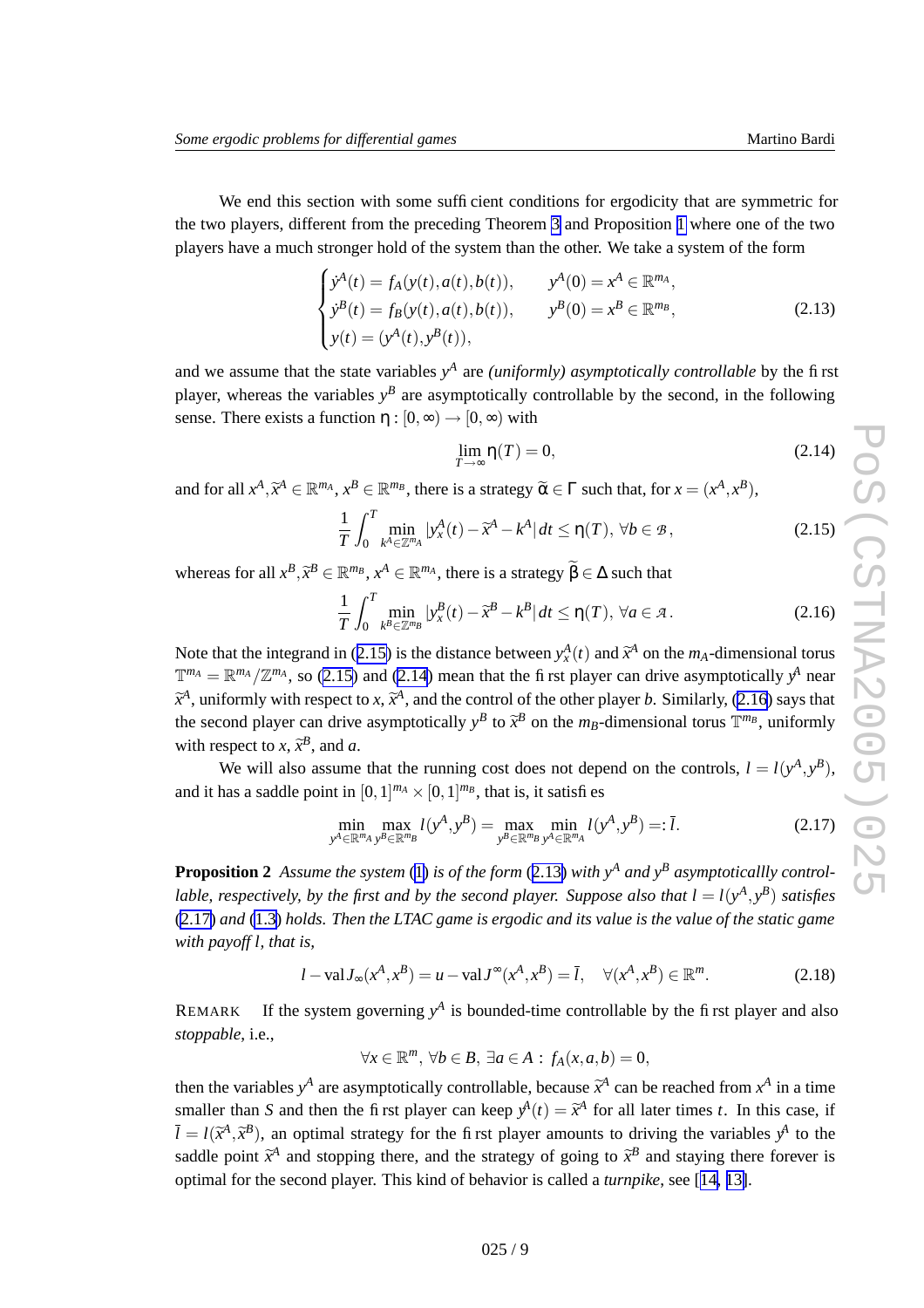# **3. Examples**

#### **Example 1: first order controllability.** Assume that for some  $v > 0$

$$
B(0, v; m) \subset \overline{\text{conv}}\{f(x, a, b) \mid a \in A\}, \quad \forall x \in \mathbb{R}^m, b \in B,
$$
\n
$$
(3.1)
$$

where  $B(0, v : m)$  denotes the *m*-dimensional open ball of radius v centered at the origin and conv the closed conv e x hull. From the standard theory of differential games (see, for instance, Corollary 3.7 in [[31\]](#page-15-0)) it is known that the system is (small-time) controllable by the first player and the time necessary to reach a point  $\tilde{x}$  from x satisfies an estimate of the form

$$
t^{\#}(x,\widetilde{x},\widetilde{\alpha},b)\leq \frac{C}{\nu}|x-\widetilde{x}|.
$$

Therefore the lower game is uniformly ergodic in this case. Moreover, if  $l = l(x)$  it is easy to see that ([2.6](#page-6-0)) holds, so  $\lambda = \min_x l(x)$ .

**Example 2: higher order controllability.** Consider a system of the form

$$
\dot{y}(t) = \sum_{i=1}^{k-1} a_i(t)g^i(y(t)) + a_k(t)g^k(y(t), a(t), b(t)),
$$
\n(3.2)

where the control of the first player  $a = (a_1, \ldots, a_k)$  varies in a neighborhood of the origin  $A \subset \mathbb{R}^k$ , and all  $g^i$  with  $i \leq k-1$  are  $C^{\infty}$  vector field in  $\mathbb{R}^n$ . Moreover, we suppose the full rank (Hörmander) condition on  $g^1, \ldots, g^{k-1}$ , that is,

> $\left\{\begin{matrix} 1 & 0 \\ 0 & 1 \end{matrix}\right\}$ the vector fi elds  $g^1, \ldots, g^{k-1}$ and their commutators of an y order span  $\mathbb{R}^m$  at each point of  $\mathbb{R}^m$ .

By choosing  $a_k \equiv 0$  we obtain a symmetric system independent of the second player. Then the classical Chow' s theorem of geometric control theory says that this system is small-time locally controllable at all points of the state space. Moreover, for any small  $t > 0$  the reachable set from x in time *t* is a neighborhood of *x* , and the same holds for the reachable set backward in time. From this, using the compactness of the torus  $\mathbb{T}^m$ , it is easy to see that the whole state space is an invariant control set in the terminology of [[15\]](#page-15-0). Then the global bounded-time controllability follows from Lemma 3.2.21 in [\[15\]](#page-15-0). In conclusion, the full system (3.2 ) is bounded-time controllable by the first player and therefore the lower game is uniformly ergodic. As in the previous example, if  $\lambda$  is independent of the controls [\(2.6](#page-6-0)) holds and  $\lambda = \min_x l(x)$ .

**REMAR** K If ([2.7](#page-6-0)) holds with  $t^*(x, \tilde{x}, \tilde{\alpha}, b) \leq \omega(|x - \tilde{x}|)$  for all  $|x - \tilde{x}| \leq \gamma$  and all  $b \in \mathcal{B}$ , for some modulus  $\omega$  and  $\gamma > 0$ , we say that ([1](#page-1-0)) is also *small-time controllable* by the first player. For such systems there exists a continuous solution  $\chi$  to the additive eigenvalue problem ([2.2\)](#page-4-0), by Proposition 9.2 in [[4\]](#page-14-0). The systems of the Examples 1 and 2 are indeed small-time controllable by the first player .

**Example 3: separate controllability.** For a system of the form  $(2.13)$  $(2.13)$  $(2.13)$  we can assume that the subsystem for the variables  $y^A$  either satisfies

$$
B(0, v; mA) \subset \overline{\text{conv}} f(x, A, b) \quad \forall x \in \mathbb{R}^m, b \in B,
$$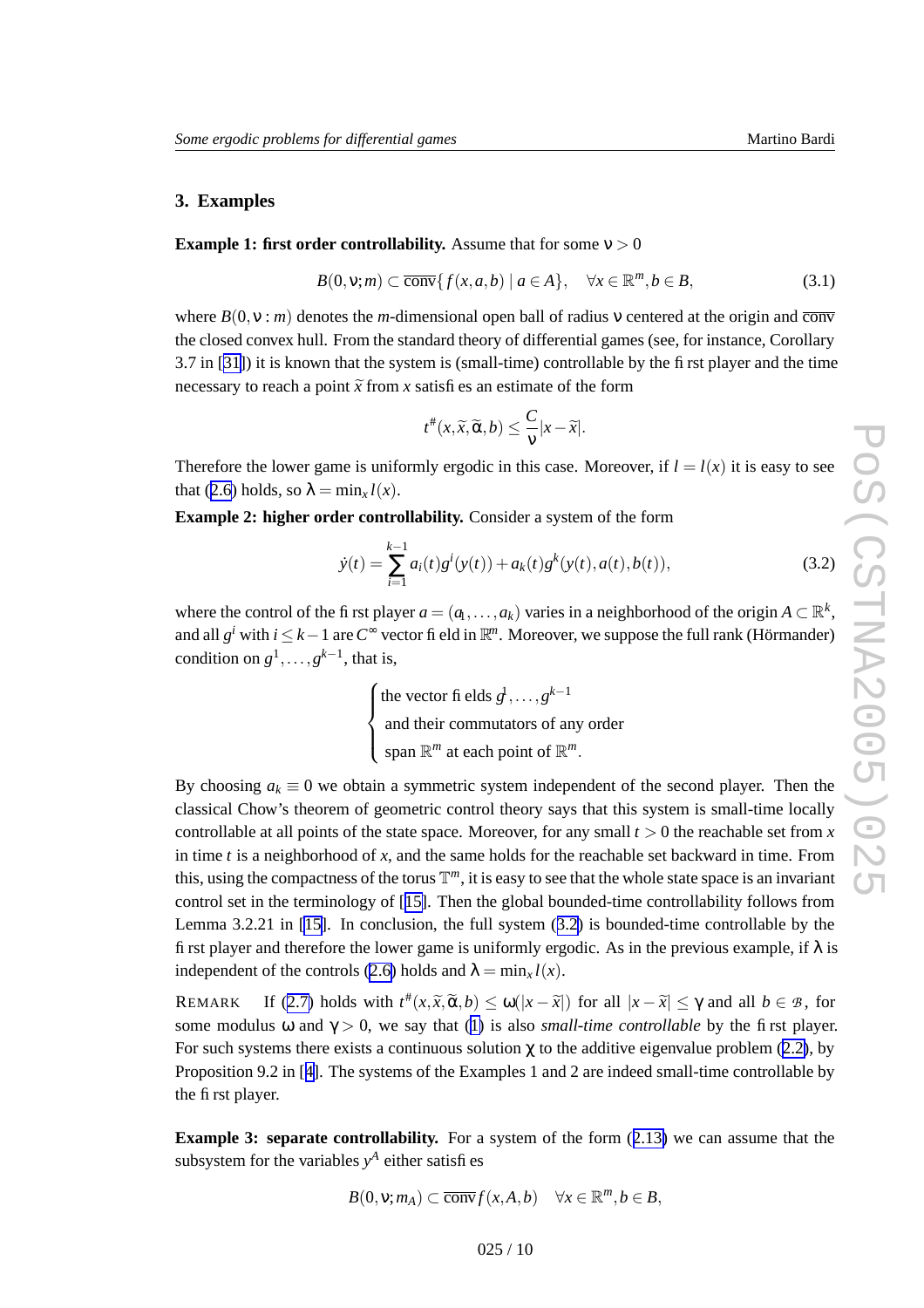<span id="page-10-0"></span>or it is of the form

$$
\dot{y}^A = \sum_{i=1}^{k_A - 1} a_i g_A^i(y^A) + a_{k_A} g_A^{k_A}(y, a, b),
$$

where the control of the first player  $a = (a_1, \ldots, a_{k_A})$  varies in a neighborhood of the origin  $A \subset \mathbb{R}^{k_A}$ , and the vector fi elds  $g_A^1, \ldots, g_A^{k_A-1}$  $A^{k_A-1}$  are of class  $C^{\infty}$  and satisfy the full rank condition in  $\mathbb{R}^{m_A}$ . Then the variables  $y^A$  are asymptotically controllable because the first player can drive them from  $x^A$  to  $\widetilde{x}^A$  in bounded time and then stop there by choosing the null control. Similarly, the variables  $y^A$ are asymptotically controllable if either *fB* verifies

$$
B(0, v; mA) \subset \overline{\text{conv}} f(x, a, B) \quad \forall x \in \mathbb{R}^m, a \in A,
$$

or it is of the form

$$
\dot{y}^B = \sum_{i=1}^{k_B-1} b_i g_B^i(y^B) + b_{k_B} g_B^{k_B}(y, a, b),
$$

where the control of the second player  $b = (b_1, \ldots, b_{k_B})$  varies in a neighborhood of the origin  $B \subset \mathbb{R}^{k_B}$ , and the vector fields  $g_B^1, \ldots, g_B^{k_B-1}$  $B_B^{k_B-1}$  are of class  $C^{\infty}$  and satisfy the full rank condition in  $\mathbb{R}^{m}$ . Under these condition and with  $l = l(y^A, y^B)$  satisfying ([2.17](#page-8-0)) Proposition [2](#page-8-0) implies the ergodicity of the LTA C game and the formula ([2.18\)](#page-8-0).

#### **4. Ergodicity of noisy systems**

In this section we study the ergodicity of the lower value for the following class of stochastic differential games. We consider the controlled diffusion process

$$
dy(t) = f(y(t), a(t), b(t))dt + \sigma(y(t), a(t), b(t))dW(t), y(0) = x,
$$
\n(4.1)

where *W* is an *r*-dimensonal Brownian motion, and  $\sigma$  is a continuous map from  $\mathbb{R}^m \times A \times B$  to the space of  $m \times r$  matrices, lipschitzean in x uniformly in  $a, b$ . The fi nite horizon cost functional is

$$
J(T,x) = J(T,x,a(\cdot),b(\cdot)) := E\left[\frac{1}{T}\int_0^T l(y_x(t),a(t),b(t)) dt\right],
$$

where E denotes the expectation. The set of admissible controls for the second player, that we still denote with *B* , contains the progressi vely measurable functions of time taking values in *B* , and *A* will denote the admissible controls of the first player. We also keep the notation  $\Gamma$  and  $\Delta$  for the set of nonanticipating admissible strategies for the first player and the second player, respectively, and we refer to [\[20](#page-15-0) ] for the precise definitions in the stochastic setting. The lower value of the finite horizon game is

$$
v(T, x) := l - \text{val} J(T, x) := \inf_{\alpha \in \Gamma} \sup_{b \in \mathcal{B}} J(T, x, \alpha[b], b)
$$

and we say that *the lower game is ergodic* if

$$
l - \text{val} J(T, \cdot) \to \lambda
$$
 as  $T \to \infty$  uniformly in  $\mathbb{R}^m$ .

Besides the periodicity in the state variable of  $f$  and  $l$  [\(2.1](#page-4-0)) we assume

$$
\sigma(y, a, b) = \sigma(y + k, a, b), \quad \forall k \in \mathbb{Z}^m, y \in \mathbb{R}^m, a \in A, b \in B.
$$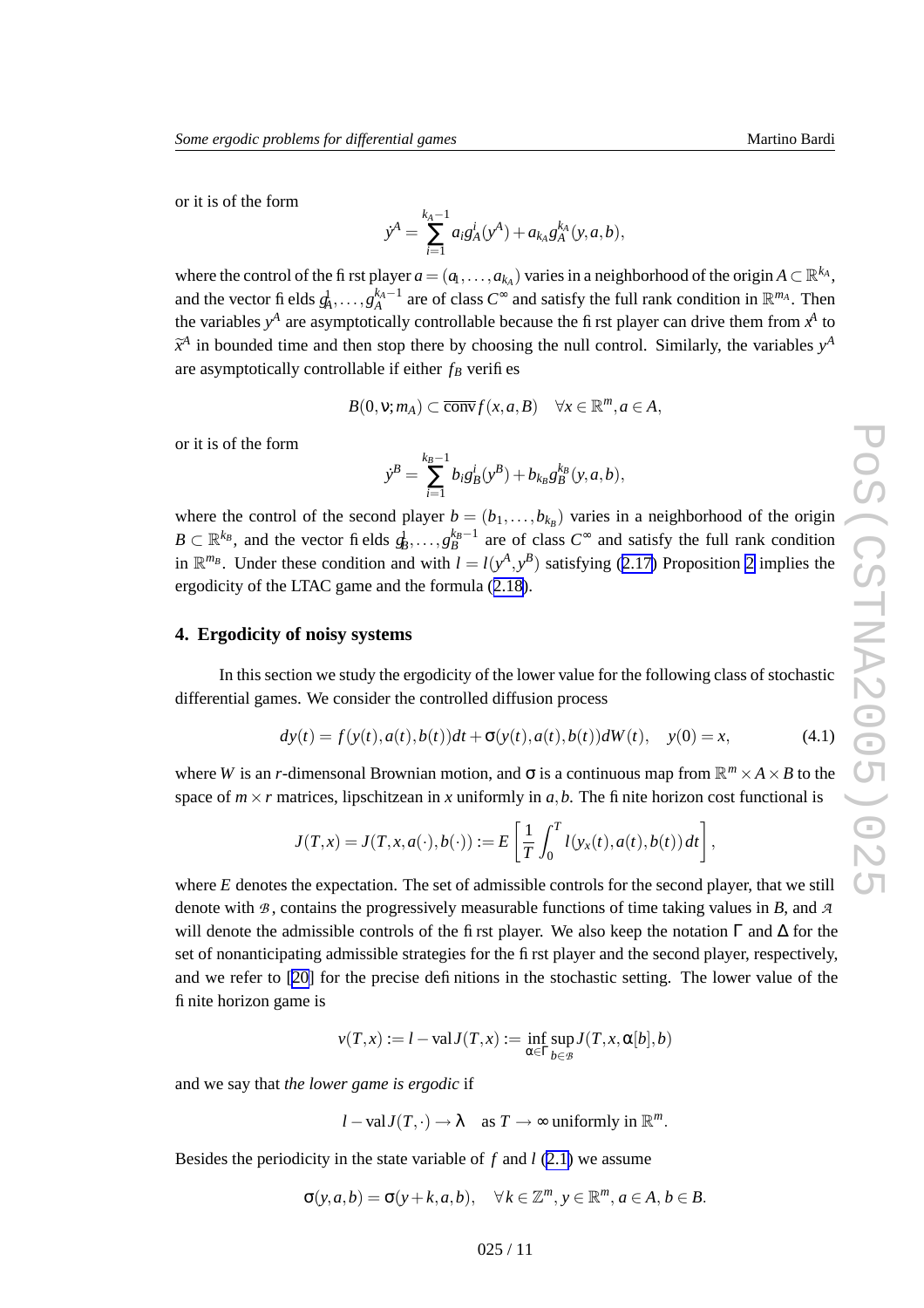$\Box$ 

<span id="page-11-0"></span>We are going to extend all the results of Section 2 to this setting, and we also present a theorem where the ergodicity is due to the effects of the diffusion without any controllability hypothesis. Analogous results hold for the upper game, which is defined in the obvious way , but we will not state them explicitly .

We begin with the stochastic counterpart of the Abelian-Tauberian-type Theorem [2](#page-4-0), that is again a consequence of Theorem 4 in [[3\]](#page-14-0). We will use the second order Hamiltonian

$$
H(y, p, X) := \min_{b \in B} \max_{a \in A} \left\{ -\frac{1}{2} \text{trace} \left( \sigma \sigma^T(y, a, b) X \right) - f(y, a, b) \cdot p - l(y, a, b) \right\}
$$

for  $y, p \in \mathbb{R}^m$  and *X* any symmetric  $m \times m$  matrix.

**Theorem 4** *The following statements are equivalent.*

- (i) The lower game is ergodic, i.e.,  $v(T,x) \rightarrow \text{const}$  *uniformly* in x as  $T \rightarrow +\infty$ .
- (ii)  $l valE[\delta \int_0^\infty$  $\int_0^\infty l(y_x(t), a(t), b(t)) e^{-\delta t} dt$   $\to$  const *uniformly in x as*  $\delta \to 0+$ *.*
- (iii) *The cell problem*

$$
\lambda + H(y, \nabla \chi, D^2 \chi) = 0 \quad in \, \mathbb{R}^m, \quad \chi \, \mathbb{Z}^m\text{-}periodic \tag{4.2}
$$

*has the property that*

 $\sup\{\lambda \mid \text{there is a viscosity subsolution of (4.2)}\}$ 

 $= \inf\{\lambda \mid \text{there is a viscosity supersolution of (4.2)}\}.$  (4.3)

If one of the above assertions is true, then the constants in (i) and (ii) are equal and they coincide *with the number defined by* (4.3 ) *.*

Proo F The proof is the same as that of Theorem [2](#page-4-0) after recalling that  $w(t, y) := tv(t, y)$  is the viscosity solution of

$$
w_t + H(y, D_y w, D_{yy}^2 w) = 0 \quad \text{in } (0, +\infty) \times \mathbb{R}^m, \qquad w(0, y) = 0,
$$
 (4.4)

and  $w_{\delta}(x) := l - \text{val } E \left[ \int_0^{\infty}$  $\int_0^\infty l(y_x(t), a(t), b(t)) e^{-\delta t} dt$  is the viscosity solution of

$$
\delta w_{\delta} + H(y, Dw_{\delta}, D^2 w_{\delta}) = 0 \quad \text{in } \mathbb{R}^m,
$$
\n(4.5)

see [\[20\]](#page-15-0).

**Proposition 3** Assume the lower game is ergodic. Then  $\lambda = \lim_{T \to \infty} v(T,x)$  satisfies

 $\lim_{x} \lim_{b \in B} \lim_{a \in A} l(x, a, b) \leq \lambda \leq \max_{x} \max_{b \in B} \min_{a \in A} l(x, a, b).$ 

*If, moreover,*

$$
\min_{b \in B} \max_{a \in A} \left\{ -\frac{1}{2} trace\left( \sigma \sigma^{T}(y, a, b)X \right) - f(x, a, b) \cdot p - l(x, a, b) \right\} \ge \min_{b \in B} \max_{a \in A} \left\{ -l(x, a, b) \right\} \quad \forall x, p, X,
$$
\n(respectively,  $\leq$ ), then

$$
\lambda = \min_{x} \max_{b \in B} \min_{a \in A} l(x, a, b), \tag{4.6}
$$

 $(respectively, \lambda = \max_{x} \max_{b} \min_{a} l(x, a, b)).$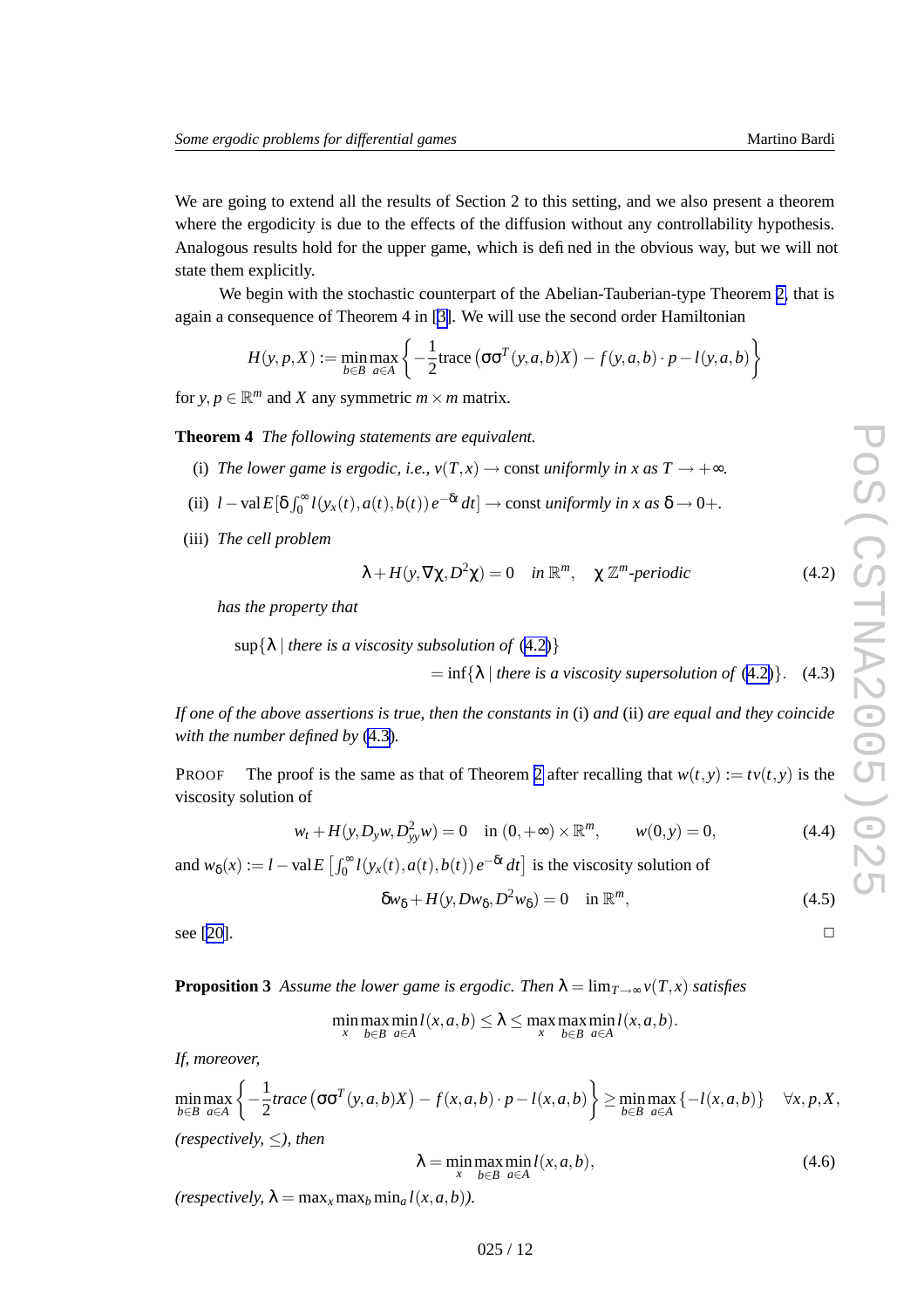$\Box$ 

<span id="page-12-0"></span>PROOF The proof is the same as that of Proposition [1,](#page-5-0) after observing that

$$
-H(y,0,0) = \max_{b \in B} \min_{a \in A} l(x,a,b).
$$

It is well known that nondegenerate diffusion processes are ergodic (in the standard sense). The next result states the ergodicity of games involving a controlled system affected by a nondegenerate diffusion, with no controllability assumptions. It is a consequence of Theorem 7.1 in our paper [\[4\]](#page-14-0), see also [[3\]](#page-14-0). Earlier related results are due to Evans [[16](#page-15-0) ] and Arisa w a and Lions [[8\]](#page-14-0).

**Theorem 5** Assume that, for some  $v > 0$ , the minimal eigenvalue of the matrix  $\sigma \sigma^T(y, a, b)$  is *larger than*  $v$ *, for all*  $y \in \mathbb{R}^m$ *,*  $a \in A$ *,*  $b \in B$ *. Then the lower game is ergodic.* 

P R O O By means of regularity estimates for viscosity solutions of fully nonlinear uniformly elliptic PDEs, Theorem 7.1 in [[4](#page-14-0)] shows that there exists a (unique) constant  $\lambda$  such that the cell problem ([4.2](#page-11-0)) has a continuous viscosity solution  $\chi$ . Then  $u(t, y) := \lambda t + \chi(y)$  solves

$$
u_t + H(y, D_y u, D_{yy}^2 u) = 0
$$
 in  $(0, +\infty) \times \mathbb{R}^m$ ,  $u(0, y) = \chi(y)$ .

Since  $w(t, y) := tv(t, y)$  solves ([4.4](#page-11-0)), by the comparison principle for viscosity solutions of Cauchy problems we get

$$
u(t, y) - \max \chi \leq tv(t, y) \leq u(t, y) + \min \chi \quad \forall t, y.
$$

Therefore  $v(t, \cdot) \rightarrow \lambda$  uniformly as  $t \rightarrow \infty$ .

The next result is an extension to stochastic games of Theorem [3](#page-6-0). We say that the system [\(4.1](#page-10-0)) is *bounded-time controllable by the first player* if for some  $S > 0$  and for all  $x, \tilde{x} \in \mathbb{R}^m$  there is a strategy  $\widetilde{\alpha} \in \Gamma$  such that for all admissible control functions  $b \in \mathcal{B}$ 

$$
\exists t^{\#} = t^{\#}(x, \widetilde{x}, \widetilde{\alpha}, b) \le S \text{ such that } y_x(t^{\#}) - \widetilde{x} \in \mathbb{Z}^m \text{ almost surely,}
$$
 (4.7)

where  $y_x(\cdot)$  is the solution of ([4.1](#page-10-0)) corresponding to the controls  $\tilde{\alpha}[b]$  and *b*.

**Theorem 6** *If the system* [\(4.1](#page-10-0) ) *is bounded-time controllable by the first player, then the lower game is ergodic.*

PROOF We follow the argument of the proof of Theorem [3](#page-6-0). We use the characterization (ii) of ergodicity in Theorem [4](#page-11-0), and we call  $w_{\delta}$  the lower value function of the discounted infinite horizon problem, namely ,

$$
w_{\delta}(x) := \inf_{\alpha \in \Gamma} \sup_{b \in \mathcal{B}} E\left[\int_0^{\infty} l(y_x(t), \alpha[b](t), b(t)) e^{-\delta t} dt\right].
$$

The main tool of the proof is the following Dynamic Programming Principle for stochastic games due to Swiech, Corollary 2.6 (iii) of [[36](#page-16-0)],

$$
w_{\delta}(x) = \inf_{\alpha \in \Gamma} \sup_{b \in \mathcal{B}} \inf_{0 \le t < \infty} E\left\{ \int_0^t l(y_x(s), \alpha[b](s), b(s)) e^{-\delta s} ds + e^{-\delta t} w_{\delta}(y_x(t)) \right\}.
$$
 (4.8)

 $\Box$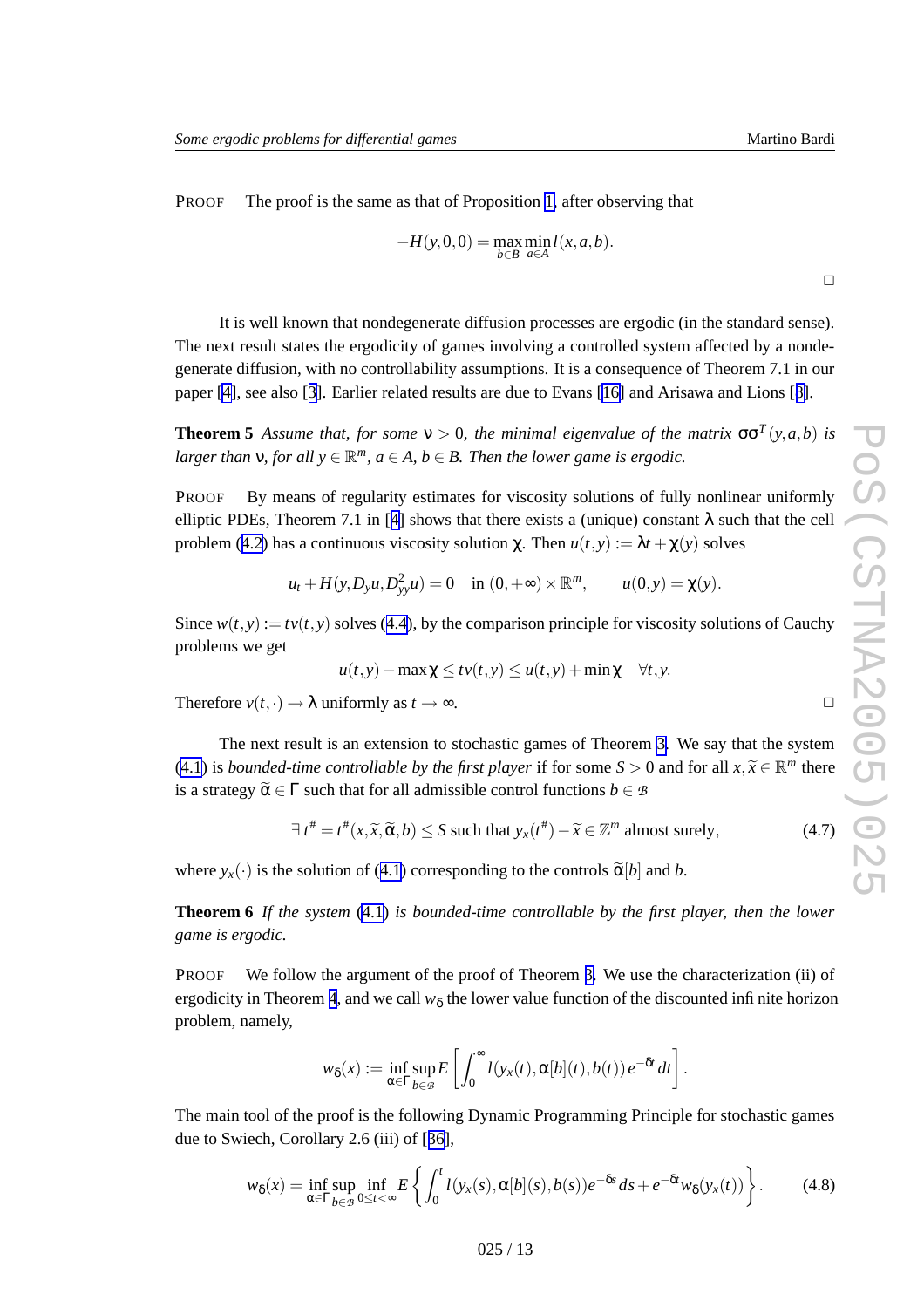<span id="page-13-0"></span>For fixed *x*, $\widetilde{x}$  we take a strategy  $\widetilde{\alpha} \in \Gamma$  such that ([4.7\)](#page-12-0) holds. Then ([4.8](#page-12-0)) and the periodicity of  $w_{\delta}$ gi v e

$$
w_{\delta}(x)\leq \sup_{b\in \mathcal{B}}E\left\{\int_0^{t^{\#}}l(y_x(s),\widetilde{\alpha}[b](s),b(s))e^{-\delta s}\,ds+e^{-\delta t^{\#}}w_{\delta}(\widetilde{x})\right\},\,
$$

where  $y_x(\cdot)$  is the trajectory of ([4.1](#page-10-0)) with the controls  $\tilde{\alpha}[b]$  and *b*. Now the proof of Theorem [3](#page-6-0) shows that, along a sequence  $\delta_k \to 0$ ,  $\delta_k w_{\delta_k} \to \mu$  uniformly.

Finally, the proof that  $\mu$  dos not depend on the sequence  $\delta_k$  is also the same as in Theorem [3](#page-6-0) , with the ne w cell problem ([4.2](#page-11-0) ) and using the equation ([4.5](#page-11-0) ) satisfied by *w*δ .  $\Box$ 

The last result of the section is a stochastic counterpart of Proposition [2](#page-8-0). We take a controlled diffusion of the form

$$
\begin{cases}\ndy^{A}(t) = f_{A}(y(t), a(t), b(t))dt + \sigma_{A}(y(t), a(t), b(t))dW_{A}(t), & y^{A}(0) = x^{A} \in \mathbb{R}^{m_{A}}, \\
dy^{B}(t) = f_{B}(y(t), a(t), b(t))dt + \sigma_{B}(y(t), a(t), b(t))dW_{B}(t), & y^{B}(0) = x^{B} \in \mathbb{R}^{m_{B}}, \\
y(t) = (y^{A}(t), y^{B}(t)), & \end{cases}
$$
\n(4.9)

and we assume that the state variables  $y<sup>A</sup>$  are *asymptoticallly controllable* by the first player, and the variables  $y^B$  are asymptoticallly controllable by the second, in the following sense. There exists a function  $\eta : [0, \infty) \to [0, \infty)$  with  $\lim_{T \to \infty} \eta(T) = 0$ , and for all  $x^A, \tilde{x}^A \in \mathbb{R}^{m_A}, x^B \in \mathbb{R}^{m_B}$ , there is a strategy  $\widetilde{\alpha} \in \Gamma$ , such that, for  $x = (x^A, x^B)$ ,

$$
E\left[\frac{1}{T}\int_0^T \min_{k^A \in \mathbb{Z}^{m_A}} |y^A_x(t) - \widetilde{x}^A - k^A| \, dt\right] \le \eta(T), \, \forall b \in \mathcal{B},\tag{4.10}
$$

whereas for all  $x^B$ ,  $\tilde{x}^B \in \mathbb{R}^{m_B}$ ,  $x^A \in \mathbb{R}^{m_A}$ , there is a strategy  $\tilde{\beta} \in \Delta$  such that

$$
E\left[\frac{1}{T}\int_0^T \min_{k^B\in\mathbb{Z}^{m_B}}|y^B_x(t)-\widetilde{x}^B-k^B|dt\right]\leq \eta(T),\,\forall a\in\mathcal{A}.
$$

As in Section 2 we assume that the running cost does not depend on the controls and has a saddle point. The Isaacs condition no w is

$$
\min_{b \in B} \max_{a \in A} \left\{ -\frac{1}{2} \text{trace} \left( \sigma \sigma^T(y, a, b) X \right) - f(y, a, b) \cdot p - l(y, a, b) \right\} =
$$
\n
$$
\max_{a \in A} \min_{b \in B} \left\{ -\frac{1}{2} \text{trace} \left( \sigma \sigma^T(y, a, b) X \right) - f(y, a, b) \cdot p - l(y, a, b) \right\}. \quad (4.11)
$$

**Proposition 4** Assume the system ([4.1](#page-10-0)) is of the form (4.9) with  $y^A$  and  $y^B$  asymptoticallly controllable, respectively, by the first and by the second player. Suppose also  $l = l(y^A, y^B)$  satisfies [\(2.17](#page-8-0)) and (4.11) holds. Then the lower game is ergodic and its value converges to the value of the static *game with payoff l , that is,*

$$
\lim_{T \to \infty} v(T, x^A, x^B) = \overline{l}, \quad \text{uniformly in } (x^A, x^B) \in \mathbb{R}^m. \tag{4.12}
$$

**REMAR** K If the system governing  $y^A$  is bounded-time controllable by the first player and also *stoppable* , i.e.,

$$
\forall x \in \mathbb{R}^m, \ \forall b \in B, \ \exists a \in A : f_A(x, a, b) = 0, \ \sigma_A(x, a, b) = 0,
$$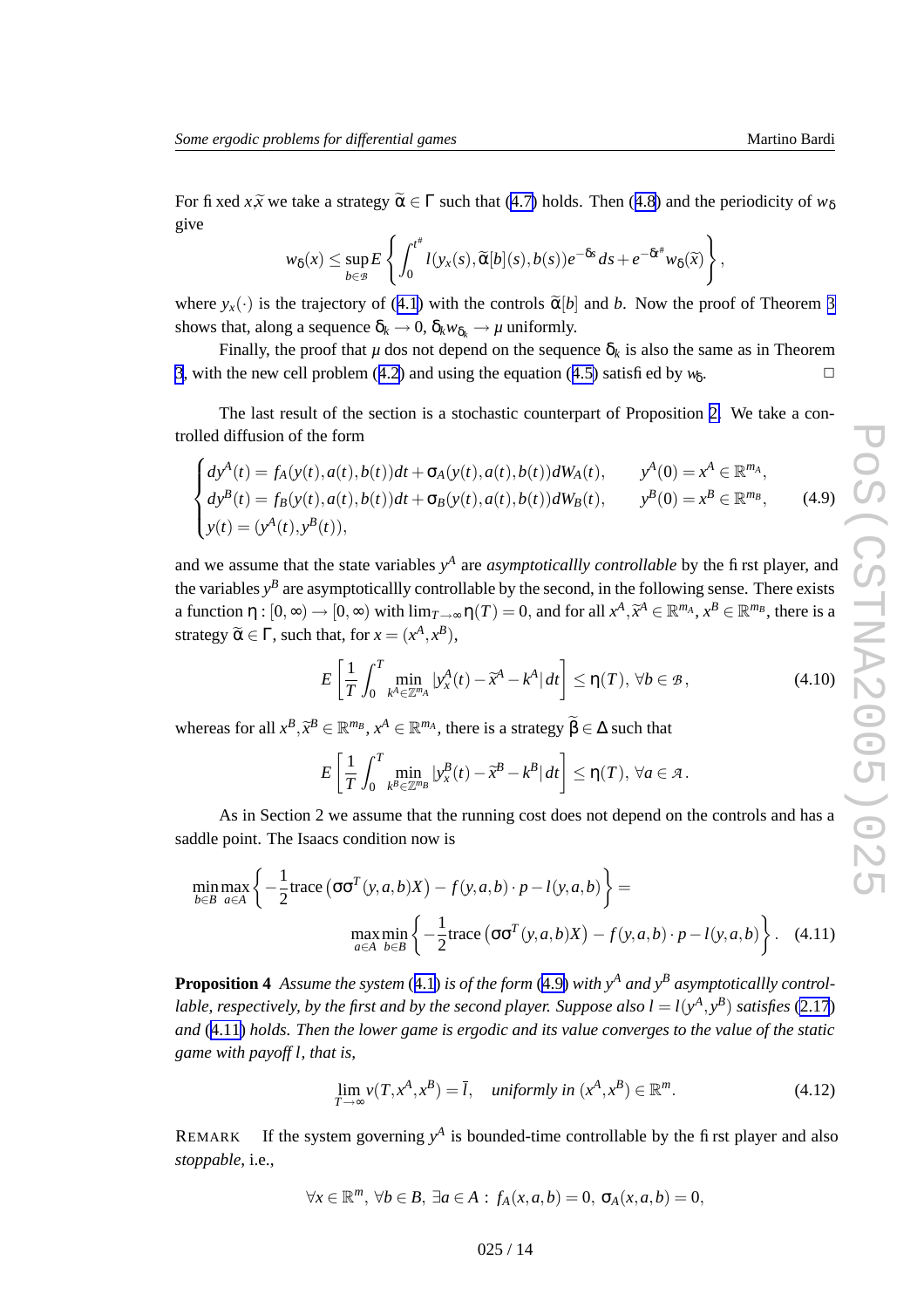<span id="page-14-0"></span>then the variables  $y^A$  are asymptotically controllable, because  $\tilde{x}^A$  can be reached from  $x^A$  in a time smaller than *S* and then the first player can keep  $y^A(t) = \tilde{x}^A$  for all later times *t*. As in the deterministic case, an optimal strategy for each player is a turnpike: driving the system to a saddle point and stopping there.

REMARK The proof of Proposition [4](#page-13-0) shows also that the upper game is ergodic and the upper value *u* − val *J*(*T*,*x*) converge uniformly to the saddle *l* as *T* → ∞.

### **Acknowledgments**

We thank Wendell Fleming and Bill McEneane y for some remarks on their paper [[19\]](#page-15-0), and Pierre Cardaliaguet for useful comments on a preliminary version of this paper . Olivier Alvarez was partially supported by the research project ACI-JC 1025 "Dislocation dynamics" of the French Ministry of Education. Martino Bardi was partially supported by the research project "Viscosity , metric, and control theoretic methods for nonlinear partial differential equations" of the italian M.I.U.R.

# **References**

- [1] O. Alvarez, *Homo genization of Hamilton-Jacobi equations in perforated sets* , J. Differential Equations **159** (1999), 543–577.
- [2] O. Alvarez and M. Bardi, *Viscosity solutions methods for singular perturbations in deterministic and stochastic control* , SIAM J. Control Optim. **40** (2001), 1159–1188.
- [3] O. Alvarez and M. Bardi, *Singular perturbations of degenerate parabolic PDEs: a general convergence result* , Arch. Rational Mech. Anal. **170** (2003), 17–61.
- [4] O. Alvarez and M. Bardi, *Ergodicity, stabilization, and singular perturbations of Bellman-Isaacs* equations, Tech. report, University of Padova, 2004, to appear.
- [5] O. Alvarez and M. Bardi, *Ergodic problems in differential games* , Tech. report, Uni versity of Pado va, 2004, to appear .
- [6] O. Alvarez, M. Bardi, and C. Marchi, *Multiscale problems and homo genization for second-order* Hamilton-Jacobi equations, Tech. report, University of Padova, 2004, to appear.
- [7] M. Arisa wa, *Ergodic problem for the Hamilton-Jacobi-Bellman equation II* , Ann. Inst. H. Poincaré Anal. Non Linéaire **15** (1998), 1–24.
- [8] M. Arisa w a and P.-L. Lions, *On ergodic stochastic control* , Comm. Partial Differential Equations **23** (1998), 2187–2217.
- [9] Z. Artstein and V. Gaitsgory , *The value function of singularly perturbed control systems* , Appl. Math. Optim. **41** (2000), 425–445.
- [10] M. Bardi and I. Capuzzo-Dolcetta, *Optimal control and viscosity solutions of* Hamilton-Jacobi-Bellman equations, Birkhäuser, Boston, 1997.
- [11] A. Bensoussan, *Perturbation methods in optimal control* , Wiley/Gauthiers-Villars, Chichester , 1988.
- [12] R. Buckdahn and N. Ichihara, *Limit theorems for controlled backward sdes and homo genization of hamilton-jacobi-bellman equations* , Tech. report, 2004.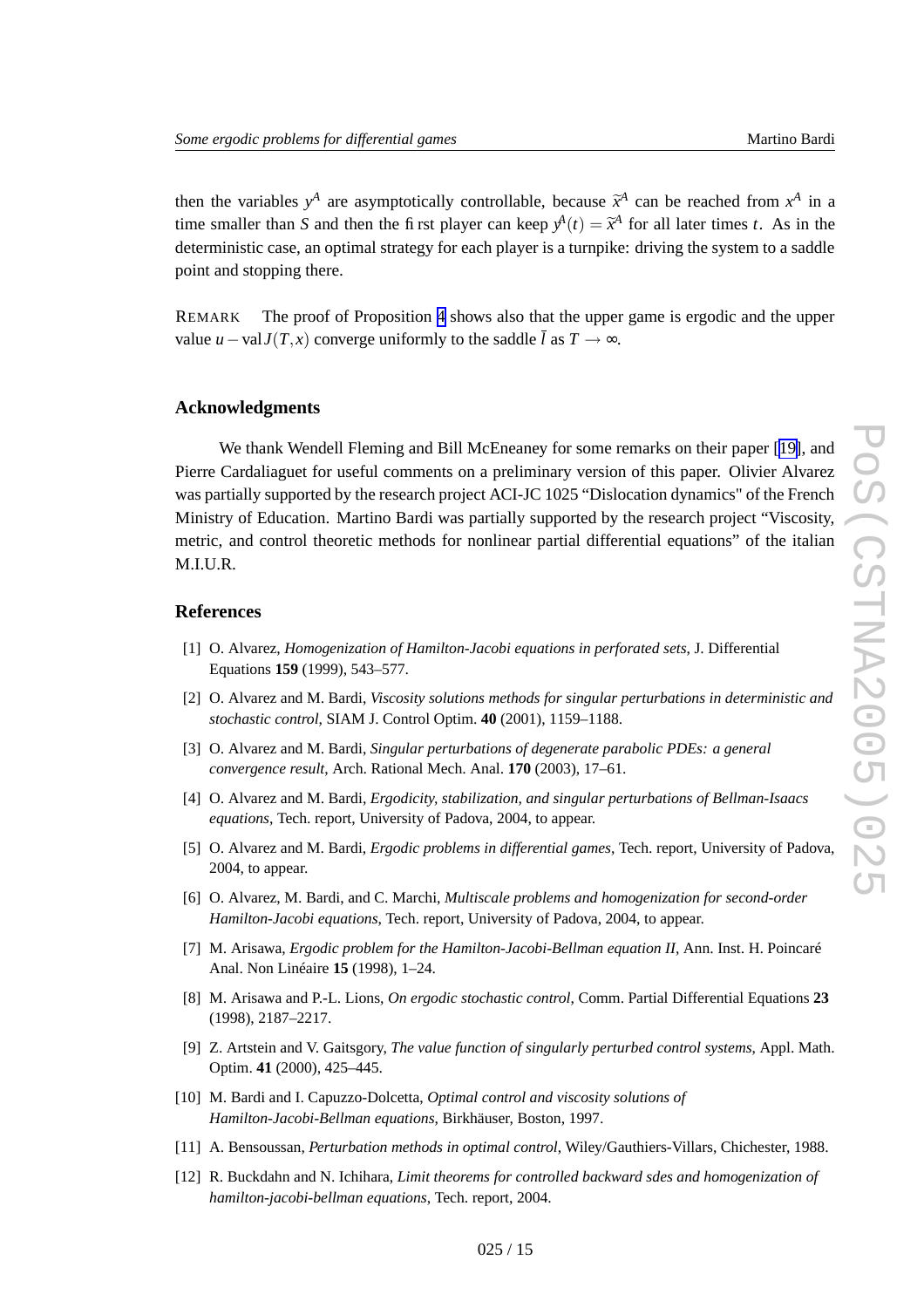- <span id="page-15-0"></span>[13] D.A. Carlson and A.B. Haurie, *A turnpik e theory for infinite horizon open-loop differential games* with *decoupled controls*, New trends in dynamic games and applications (G.J. Olsder, ed.), Ann. Internat. Soc. Dynam. Games, no. 3, Birkhäuser Boston, Boston, MA, 1995, pp. 353–376.
- [14] D.A. Carlson, A.B. Haurie, and A. Leizarowitz, *Infinite horizon optimal control: Deterministic and stochastic systems* , Springer-Verlag, Berlin, 1991.
- [15] F. Colonius and W. Kliemann, *The dynamics of control* , Birkhäuser , Boston, 2000.
- [16] L. Evans, *The perturbed test function method for viscosity solutions of nonlinear P.D.E.* , Proc. Ro y . Soc. Edinburgh Sect. A **111** (1989), 359–375.
- [17] L. Evans, *Periodic homo genisation of certain fully nonlinear partial differential equations* , Proc. Ro y . Soc. Edinburgh Sect. A **120** (1992), 245–265.
- [18] L. Evans and P. E. Souganidis, *Differential games and representation formulas for solutions of Hamilton-Jacobi-Isaacs equations* , Indiana Uni v . Math. J. **33** (1984), 773–797.
- [19] W. H. Fleming and W.M. McEneane y , *Risk-sensitive control on an infinite time horizon* , SIAM J. Control Optim. **33** (1995), 1881–1915.
- [20] W. H. Fleming and P. E. Souganidis, *On the existence of value functions of two-players, zero-sum stochastic differential games* , Indiana Uni v . Math. J. **38** (1989), 293–314.
- [21] V. Gaitsgory , *Limit Hamilton-Jacobi-Isaacs equations for singularly perturbed zero-sum differential games* , J. Math. Anal. Appl. **202** (1996), 862–899.
- [22] L. Grüne, *On the relation between discounted and avera g e optimal value functions* , J. Differential Equations **148** (1998), 65–99.
- [23] H. Ishii, *Homo genization of the Cauchy problem for Hamilton-Jacobi equations* , Stochastic analysis, control, optimization and applications. A volume in honor of Wendell H. Fleming (W.M. McEneaney, G. Yin, and Q. Zhang, eds.), Birkhäuser , Boston, 1999, pp. 305–324.
- [24] Y. Kabano v and S. Per gamenshchik o v , *Optimal control of singularly perturbed linear stochastic systems* , Stochastics Stochastics Rep. **36** (1991), 109–135.
- [25] P.V. Kokotovic,´ H.K. Khalil, and J. O'Reilly, *Singular perturbation methods in control: analysis and design* , Academic Press, London, 1986.
- [26] H.J. Kushner , *Weak convergence methods and singularly perturbed stochastic control and filtering problems* , Birkhäuser , Boston, 1990.
- [27] H.J. Kushner , *Numerical approximations for stochastic differential games: the ergodic case* , SIAM J. Control Optim. **42** (2004), 1911–1933.
- [28] P.-L. Lions, G. Papanicolaou, and S. R. S. Varadhan, *Homo geneization of Hamilton-Jacobi equations* , Unpublished, 1986.
- [29] C. Marchi, *Homo genization for fully nonllinear parabolic equations* , Nonlinear Anal. **60** (2005), 411–428.
- [30] M. Quincampoix and F. Watbled, *Averaging method for discontinuous mayer' s problem of singularly perturbed control systems* , Nonlinear Anal. **54** (2003), 819–837.
- [31] P. Soravia, *Pursuit-evasion problems and viscosity solutions of Isaacs equations* , SIAM J. Control Optim. **31** (1993), 604–623.
- [32] P. Soravia, *Stability of dynamical systems with competitive controls: the degenerate case* , J. Math. Anal. Appl. **191** (1995), 428–449.